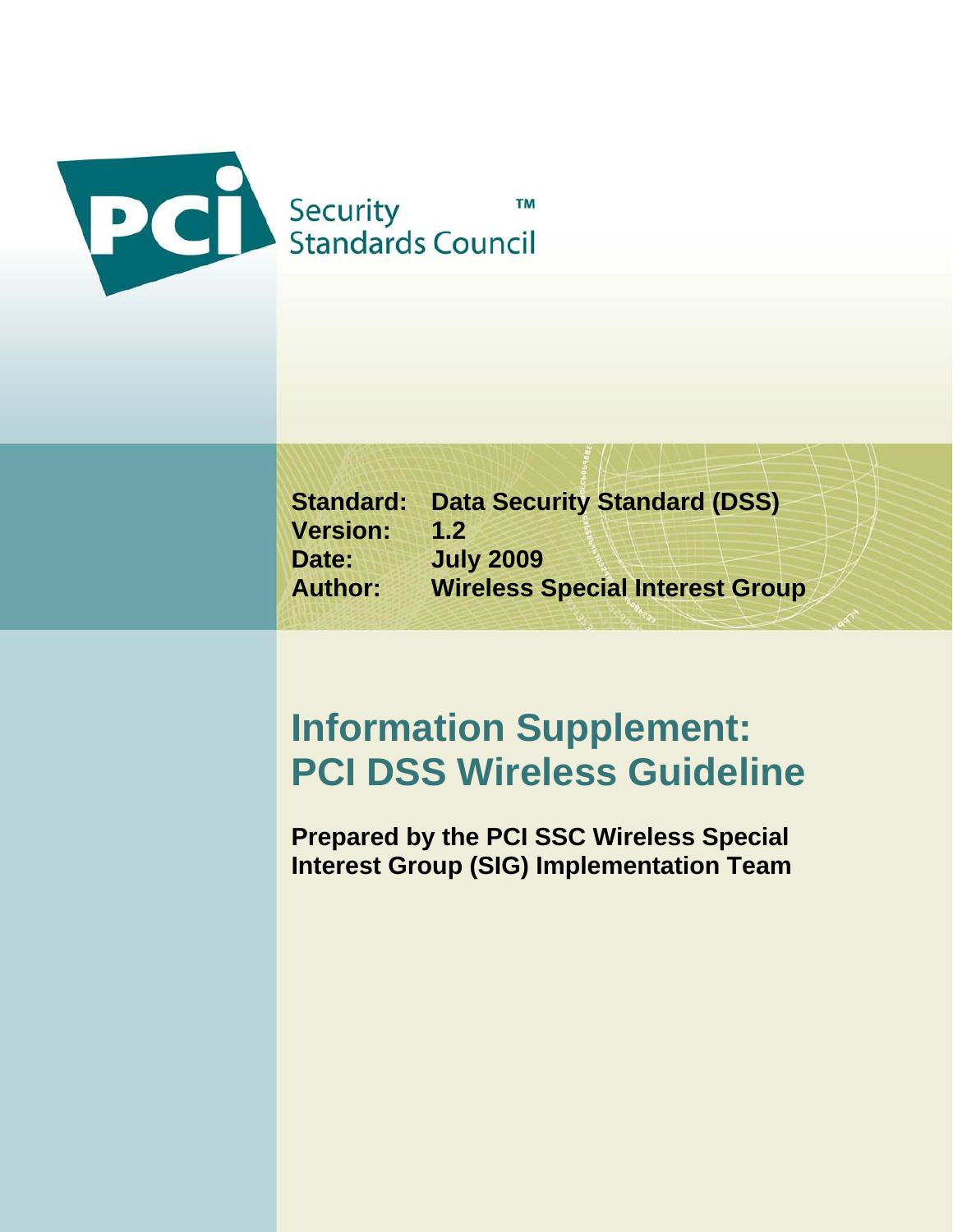

# **Table of Contents**

|   | 1.1                                                                                    |  |
|---|----------------------------------------------------------------------------------------|--|
|   | 1.2                                                                                    |  |
|   | 1.3                                                                                    |  |
|   |                                                                                        |  |
|   | 2.1                                                                                    |  |
|   | 2.1.1                                                                                  |  |
|   | 2.1.2                                                                                  |  |
|   |                                                                                        |  |
|   |                                                                                        |  |
| 3 |                                                                                        |  |
|   | 3.1                                                                                    |  |
|   | 3.1.1                                                                                  |  |
|   | 3.2                                                                                    |  |
|   | 3.2.1                                                                                  |  |
|   | $3.3 -$                                                                                |  |
|   |                                                                                        |  |
| 4 |                                                                                        |  |
|   | 4.1                                                                                    |  |
|   |                                                                                        |  |
|   |                                                                                        |  |
|   | 4.2.1                                                                                  |  |
|   |                                                                                        |  |
|   | 4.3.1                                                                                  |  |
|   | 4.4                                                                                    |  |
|   | 4.4.1                                                                                  |  |
|   | Use of strong cryptography on transmission of cardholder data over wireless  21<br>4.5 |  |
|   | 4.5.1                                                                                  |  |
|   | 4.6                                                                                    |  |
|   | 4.6.1                                                                                  |  |
| 5 |                                                                                        |  |
| 6 |                                                                                        |  |
| 7 |                                                                                        |  |
| 8 |                                                                                        |  |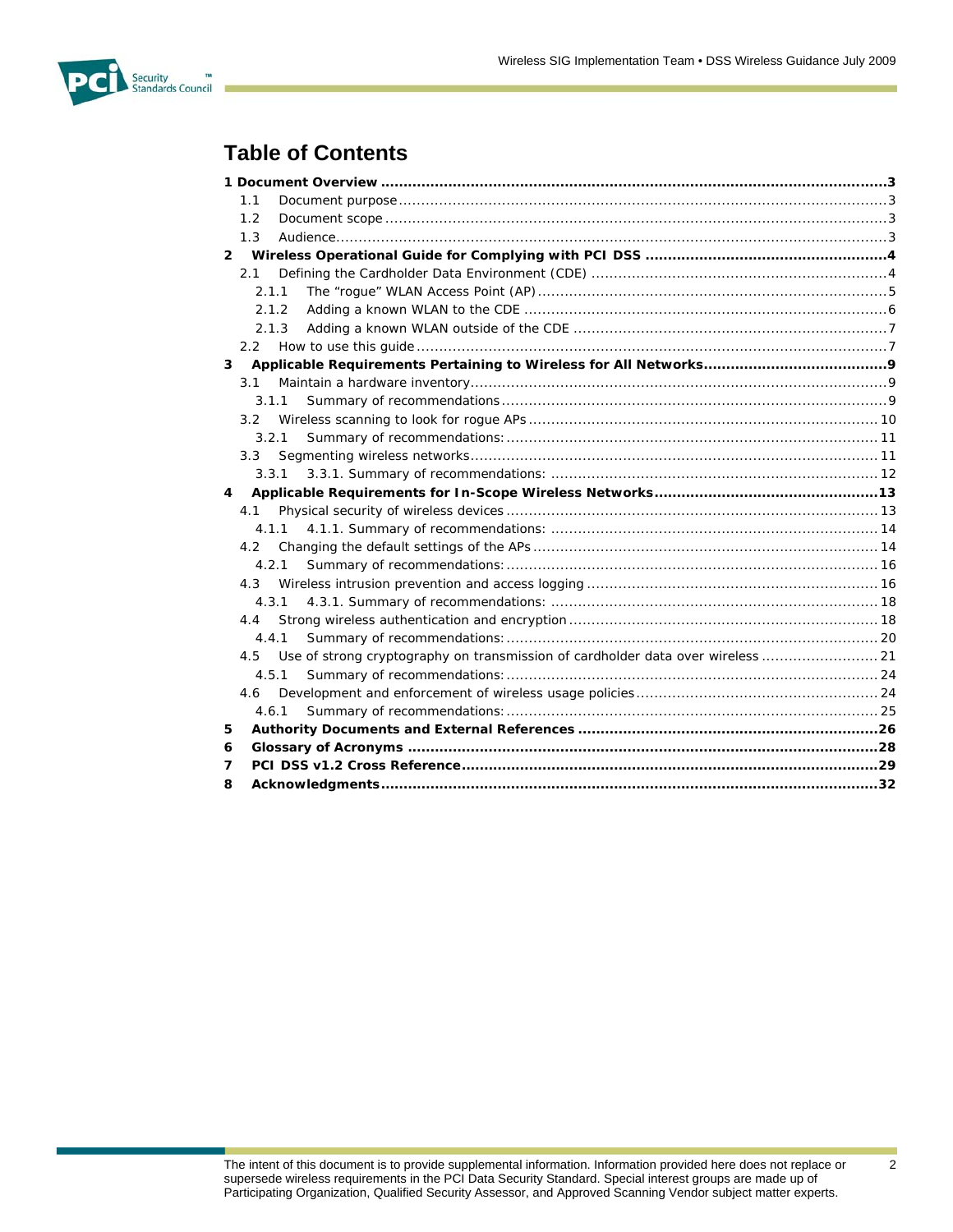

# **1 Document Overview**

# **1.1 Document purpose**

This document provides guidance and installation suggestions for testing and/or deploying 802.11 Wireless Local Area Networks (WLAN) for organizations that require Payment Card Industry's Data Security Standard (PCI DSS) v1.2 compliance. The goal is to help organizations understand how PCI DSS applies to wireless environments, how to limit the PCI DSS scope as it pertains to wireless, and practical methods and concepts for deployment of secure wireless in payment card transaction environments.

# **1.2 Document scope**

This document will focus on suggestions about how 802.11 WLAN can be deployed in accordance with PCI DSS v1.2 within the Cardholder Data Environment (CDE). It will also briefly review possible installation suggestions and greater operational procedures required to make WLAN part of an overall PCI DSS compliant network.

This document will **not cover** any networks using Bluetooth or GPRS.

# **1.3 Audience**

This document is intended for organizations that store, process or transmit cardholder data that may or may not have deployed wireless LAN (WLAN) technology as well as assessors that audit for PCI DSS compliance as it pertains to wireless.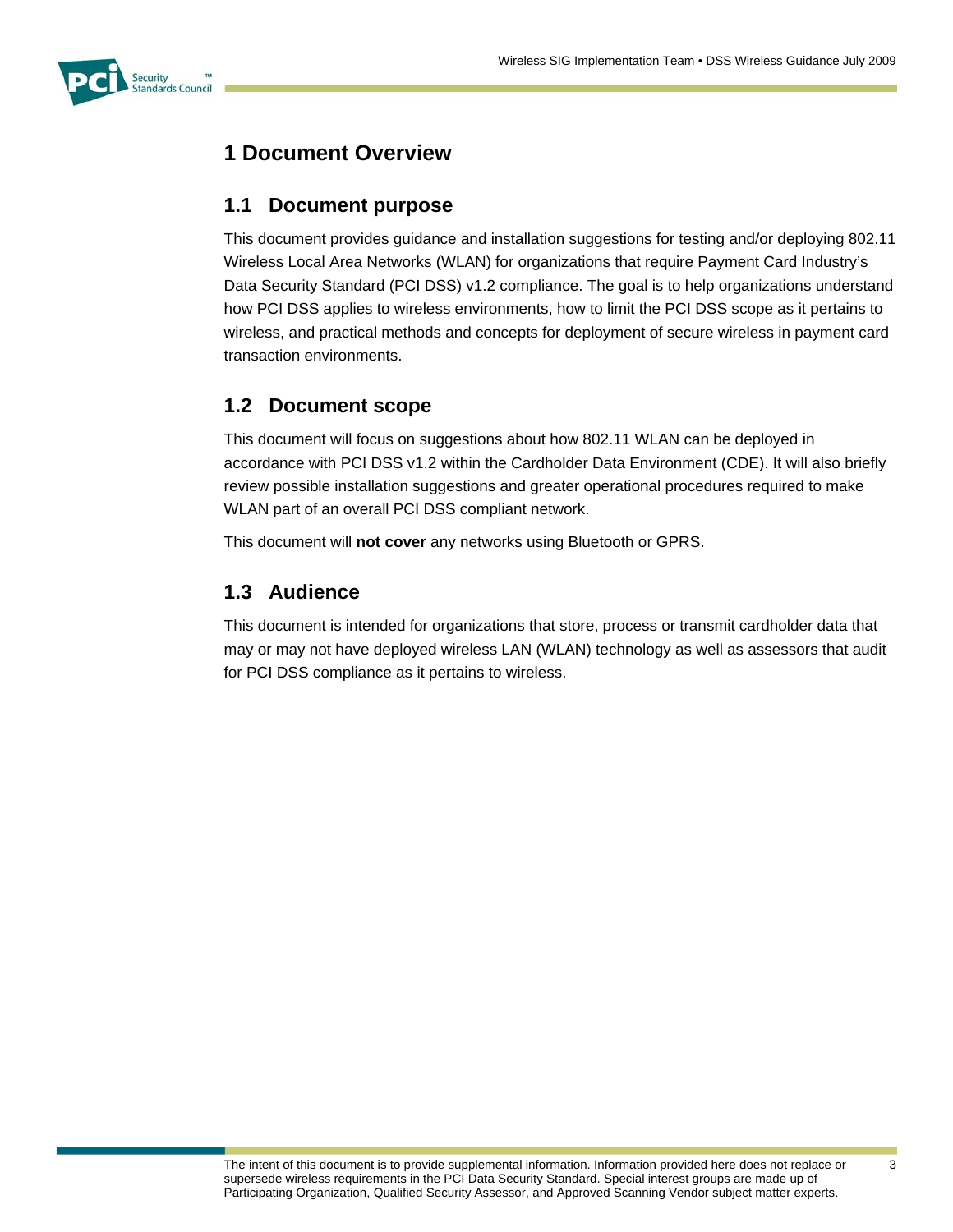

# **2 Wireless Operational Guide for Complying with PCI DSS**

PCI DSS wireless requirements can be broken down into the following two primary categories.

Generally applicable wireless requirements: These are requirements that all organizations should have in place to protect their networks from attacks via rogue or unknown wireless access points (APs) and clients. They apply to organizations regardless of their use of wireless technology and regardless of whether the wireless technology is a part of the CDE or not. As a result, they are generally applicable to organizations that wish to comply with PCI DSS.

Requirements applicable for in-scope wireless networks: These are requirements that all organizations that transmit payment card information over wireless technology should have in place to protect those systems. They are specific to the usage of wireless technology that is in scope for PCI DSS compliance, namely the Cardholder Data Environment (CDE). These requirements apply in addition to the universally applicable set of requirements.

# **2.1 Defining the Cardholder Data Environment (CDE)**

Let's begin by defining, in very simple and generic terms, the CDE. The CDE is defined as the computer environment wherein cardholder data is transferred, processed, or stored, and any networks or devices directly connected to that environment. In Figure 1 we see a CDE consisting of a **cabled network**.



**Figure 1: Cardholder Data Environment** 

A. These are the Point of Sale terminals wherein the cardholder data enters the network.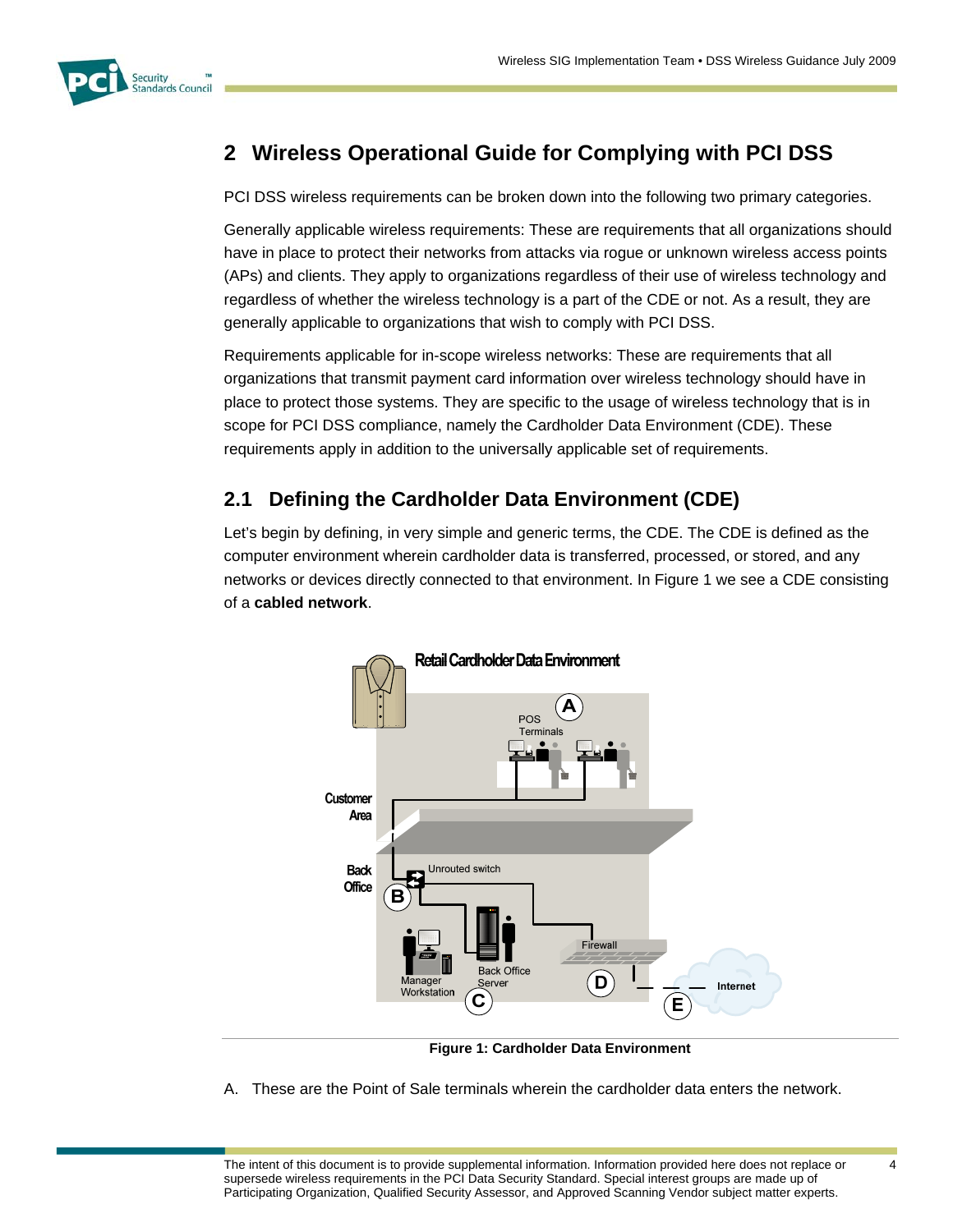

- B. This could be a hub, switch or other network device that acts to connect all devices to the same data environment. In this case, it transmits cardholder data.
- C. This is a back office server that is within the CDE by the fact that it is connected to the same cabled network, whether it stores cardholder data or not.
- D. This is a firewall that demarcates the edge of the organization's CDE.
- E. Traffic leaving the firewall and traversing an open or public network is encrypted to restrict the scope of the CDE to the end-points of the encryption and decryption process.

Wireless networking is a concern for all organizations that store, process or transmit cardholder data and therefore must adhere to the PCI DSS. Even if an organization that must comply with PCI DSS does not use wireless networking at all, the organization must verify that wireless networking has not been introduced into the CDE over time. Therefore, this CDE is in scope for PCI DSS *and* this guide, in that the organization must *verify* and continue to *ensure* that there are no WLANs attached to the network.

This is because there are validation requirements that extend beyond the known wireless devices and require monitoring of unknown and potentially dangerous rogue devices. A rogue wireless device is an unauthorized wireless device that can allow access to the CDE.

# **2.1.1 The "rogue" WLAN Access Point (AP)**

A rogue Access Point (AP) is any device that adds an unauthorized (and therefore unmanaged and unsecured) WLAN to the organization's network. A rogue AP could be added by inserting a WLAN card into a back office server (C), attaching an unknown WLAN router to the network (F), or by various other means.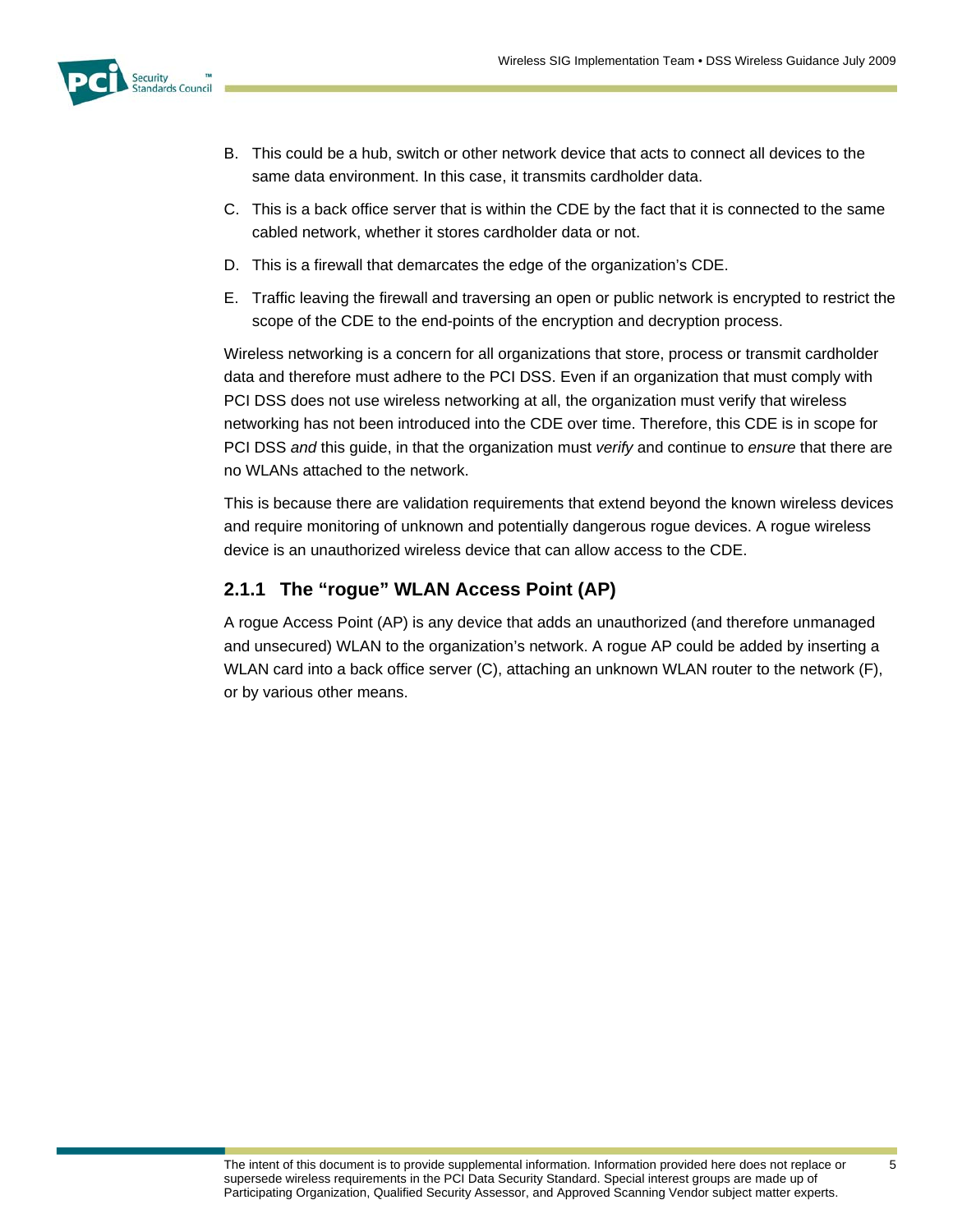



**Figure 2: Rogue APs added to the CDE** 

### **2.1.2 Adding a known WLAN to the CDE**

In the case where an organization has decided to deploy a WLAN for any purpose whatsoever, *and connect the WLAN to the CDE*, then that WLAN is now a part of the CDE and is therefore in scope within the PCI DSS and within the scope of this document.





The intent of this document is to provide supplemental information. Information provided here does not replace or supersede wireless requirements in the PCI Data Security Standard. Special interest groups are made up of Participating Organization, Qualified Security Assessor, and Approved Scanning Vendor subject matter experts.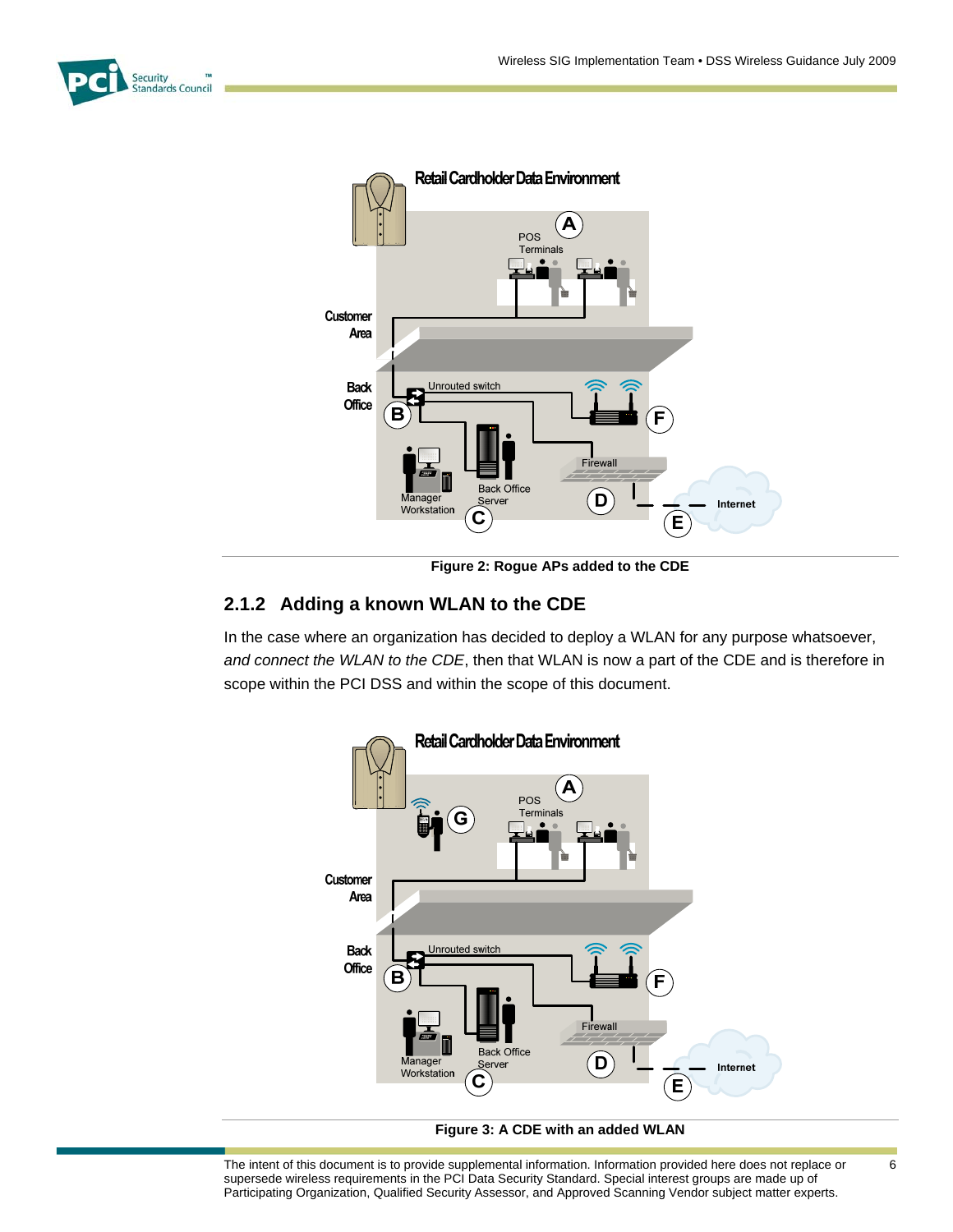

In this case, the WLAN Access Point (AP) is connected directly to the wired network within the CDE.

Even though the organization is only using WLAN technology for inventory control, and no cardholder data is being passed back and forth, the WLAN is nevertheless within the CDE by the fact that the network traffic is **not segmented** away.

### **2.1.3 Adding a known WLAN** *outside* **of the CDE**

In the case where a WLAN is added *outside* of the CDE, so that *no traffic whatsoever* from the WLAN passes into the CDE, then that WLAN can be considered out of scope for the PCI DSS. However, if the WLAN is connected to the firewall on the CDE, or is connected to a network that is connected to the firewall on the CDE, then the **firewall's configuration** is in scope for both the PCI DSS and this document, even though the AP is outside of the scope of both PCI DSS and this document.



**Figure 4: WLAN outside the CDE** 

# **2.2 How to use this guide**

Figure 5 shows a step-by-step decision process for complying with PCI DSS wireless requirements. This guide will follow the path set forth in the flow chart, beginning with scanning the network for the potential existence of a WLAN and proceeding through the rest of the steps outlined in the chart.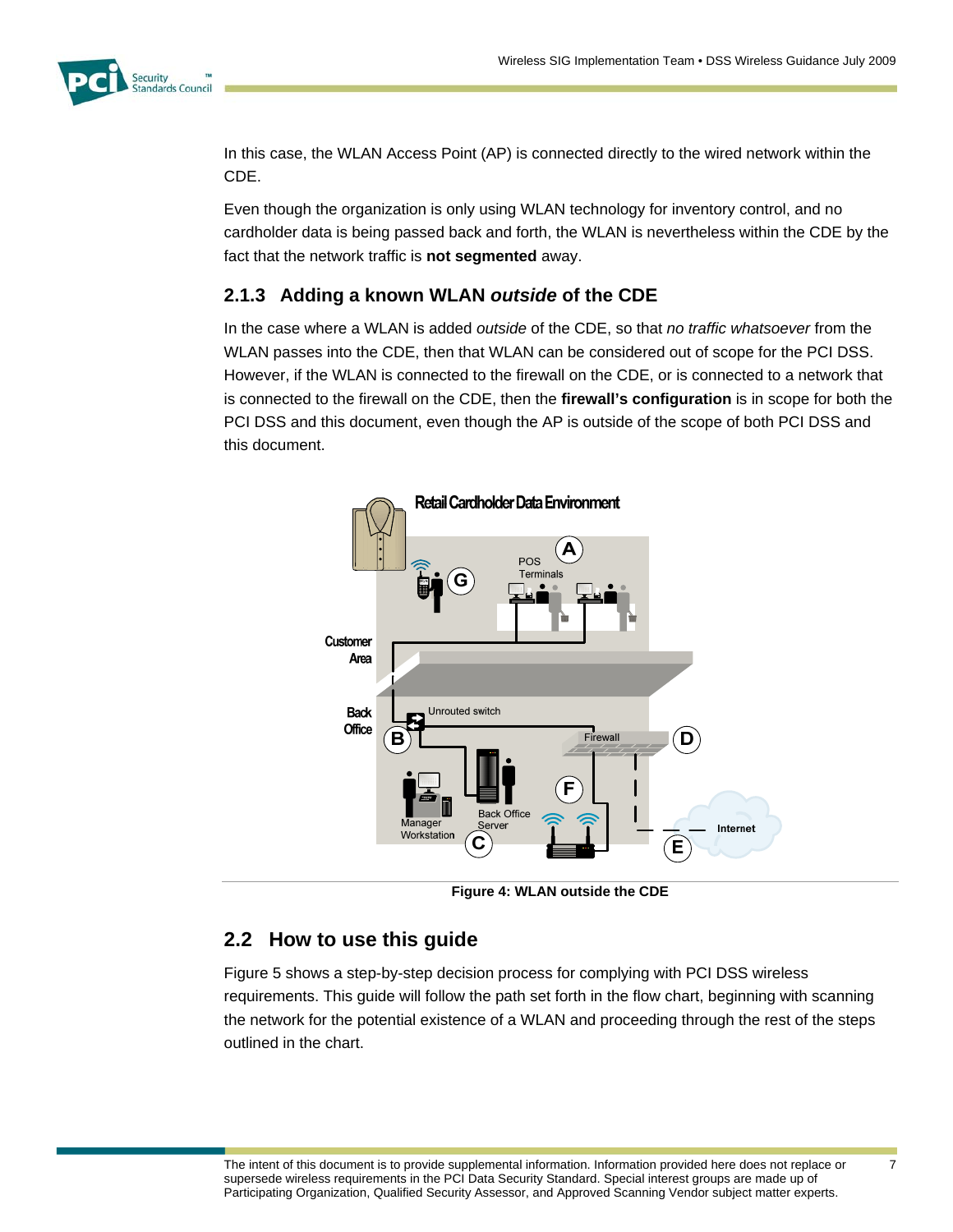



**Figure 5: Complying with PCI DSS wireless requirements** 

The intent of this document is to provide supplemental information. Information provided here does not replace or supersede wireless requirements in the PCI Data Security Standard. Special interest groups are made up of Participating Organization, Qualified Security Assessor, and Approved Scanning Vendor subject matter experts.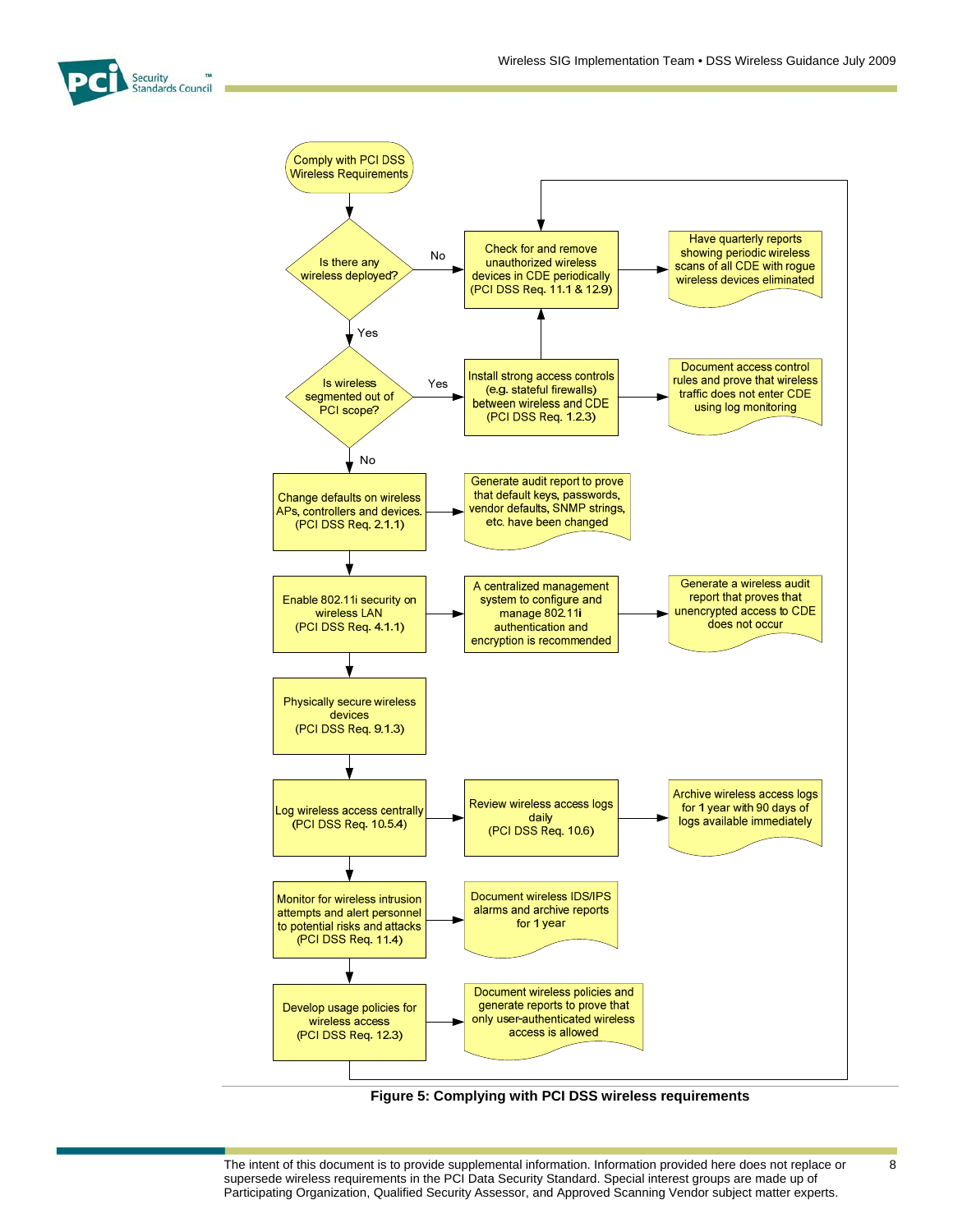

# **3 Applicable Requirements Pertaining to Wireless for All Networks**

Wireless networking is a concern for all organizations that store, process or transmit cardholder data and therefore must adhere to the PCI DSS. Even if an organization that must comply with PCI DSS does not use wireless networking as part of the Cardholder Data Environment (CDE), the organization must verify that its wireless networks have been segmented away from the CDE and that wireless networking has not been introduced into the CDE over time.

Although the PCI DSS outlines requirements for securing existing wireless technologies, there are validation requirements that extend beyond the known wireless devices and require monitoring of unknown and potentially dangerous rogue devices. A rogue wireless device is an unauthorized wireless device that can allow access to the CDE.

Wireless networks can be considered outside of PCI DSS scope if (i) no wireless is deployed or (ii) if wireless has been deployed and segmented away from the CDE. Regardless of whether wireless networks have been deployed, periodic monitoring is needed to keep unauthorized or rogue wireless devices from compromising the security of the CDE. Segmenting wireless networks out of PCI DSS scope requires a firewall between the wireless network and the CDE.

Note that risks in wireless networks are essentially equal to the sum of the risk of operating a wired network plus the new risks introduced by weaknesses in wireless protocols. Threats and vulnerabilities of wireless systems are discussed in multiple authority documents found in the list at the end of this document.

# **3.1 Maintain a hardware inventory**

Answering the question "is a *known* WLAN deployed?" within the organization's network depends upon the organization knowing the boundaries of the network and having an accurate networking inventory and hardware inventory. While there are no specific PCI DSS related authority documents that call for such an inventory, other authority documents that call for the management of a networking environment mandate such an inventory<sup>i</sup>. Others even go as far as to mandate a hardware inventory to ensure that rogue WLAN access cards are not added to existing computing devices<sup>ii</sup>.

It is strongly recommended that the organization scan all CDE locations for known WLAN devices and maintain an up-to-date inventory. Without such an inventory, the organization would not know they existed and, therefore, any that were found would have to be initially treated as rogue devices. Therefore, while not specifically mandated by PCI DSS, related documents *imply* that such an inventory should exist while authority documents outside of the PCI DSS realm mandate it.

# **3.1.1 Summary of recommendations**

Ensure that the organization maintains an up-to-date hardware inventory so that known APs can easily be distinguished from rogue APs.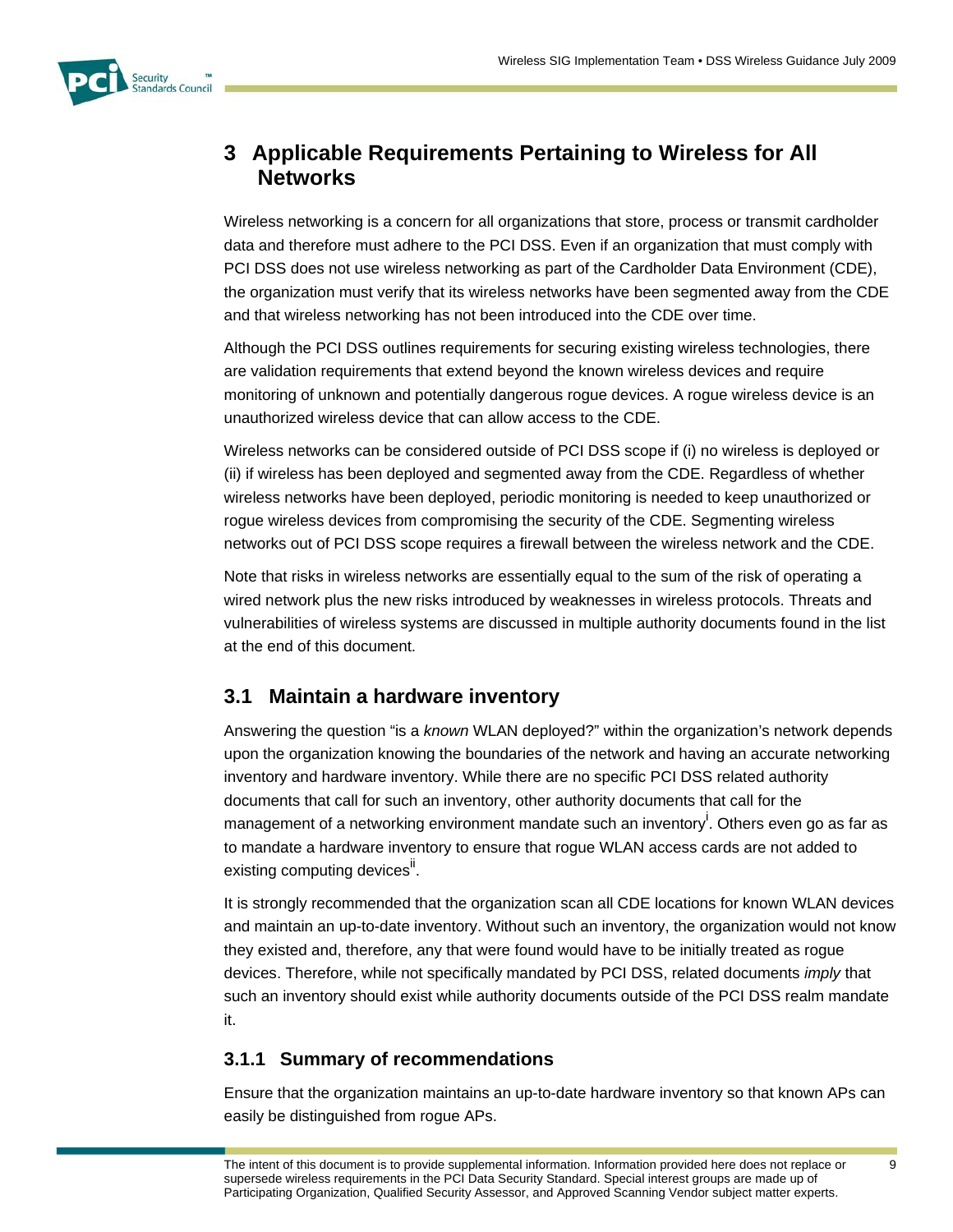

# **3.2 Wireless scanning to look for rogue APs**

The purpose of PCI DSS requirement 11.1 is to ensure that an unauthorized or rogue wireless device introduced into an organization's network does not allow unmanaged and unsecured WLAN access to the CDE. The intent is to prevent an attacker from using rogue wireless devices to negatively impact the security of cardholder data.

In order to combat rogue WLANs, it is acceptable to use a wireless analyzer or a preventative control such as a Wireless Intrusion Detection/Prevention System (IDS/IPS) as defined by the PCI DSS.

| <b>PCI DSS Requirement</b>                                                                                                                                                                | <b>Testing Procedure</b>                                                                                                                                                                                                                                                                                                                                                                                                       |  |
|-------------------------------------------------------------------------------------------------------------------------------------------------------------------------------------------|--------------------------------------------------------------------------------------------------------------------------------------------------------------------------------------------------------------------------------------------------------------------------------------------------------------------------------------------------------------------------------------------------------------------------------|--|
| 11.1 Test for the presence of wireless<br>access points by using a wireless<br>analyzer at least quarterly or<br>deploying a wireless IDS/IPS to<br>identify all wireless devices in use. | Verify that a wireless analyzer is used at least quarterly, or<br>that a wireless IDS/IPS is implemented and configured to<br>identify all wireless devices.<br>If a wireless IDS/IPS is implemented, verify the configuration<br>will generate alerts to personnel.<br>Verify the organization's Incident Response Plan<br>(Requirement 12.9) includes a response in the event<br>unauthorized wireless devices are detected. |  |
| Table 4. DOI DOO C 44.4                                                                                                                                                                   |                                                                                                                                                                                                                                                                                                                                                                                                                                |  |

**Table 1: PCI DSS § 11.1** 

Since a rogue device can potentially show up in any CDE location, it is important that *all locations* that store, process or transmit cardholder data are either scanned regularly or that wireless IDS/IPS is implemented in those locations.

An organization may not choose to select a sample of sites for compliance. Organizations must ensure that they scan **all** sites quarterly to comply with the standard. The organization's responsibility is to ensure that the CDE is compliant at all times.

With that said, during a PCI DSS assessment, the organization or its assessor may choose to validate compliance with requirement 11.1 by selecting a sample of all locations. The PCI Security Standards Council leaves sampling, for the purposes of validation, at the discretion of the assessor. As part of the validation, the assessor should check that the organization has the appropriate processes and technology in place to comply at all locations.

PCI DSS requirement 11.1 clearly specifies the use of a wireless analyzer or a wireless IDS/IPS system for scanning. Relying on wired side scanning tools (e.g. tools that scan suspicious hardware MAC addresses on switches) may identify some unauthorized wireless devices; however, they tend to have high false positive/negative detection rates. Wired network scanning tools that scan for wireless devices often miss cleverly hidden and disguised rogue wireless devices or devices that are connected to isolated network segments. Wired scanning also fails to detect many instances of rogue wireless clients. A rogue wireless client is any device that has a wireless interface that is not intended to be present in the environment.

Wireless analyzers can range from freely available PC tools to commercial scanners and analyzers. The goal of all of these devices is to "sniff" the airwaves and "listen" for wireless devices in the area and identify them. Using this method, a technician or auditor can walk around each site and detect wireless devices. The person would then manually investigate each device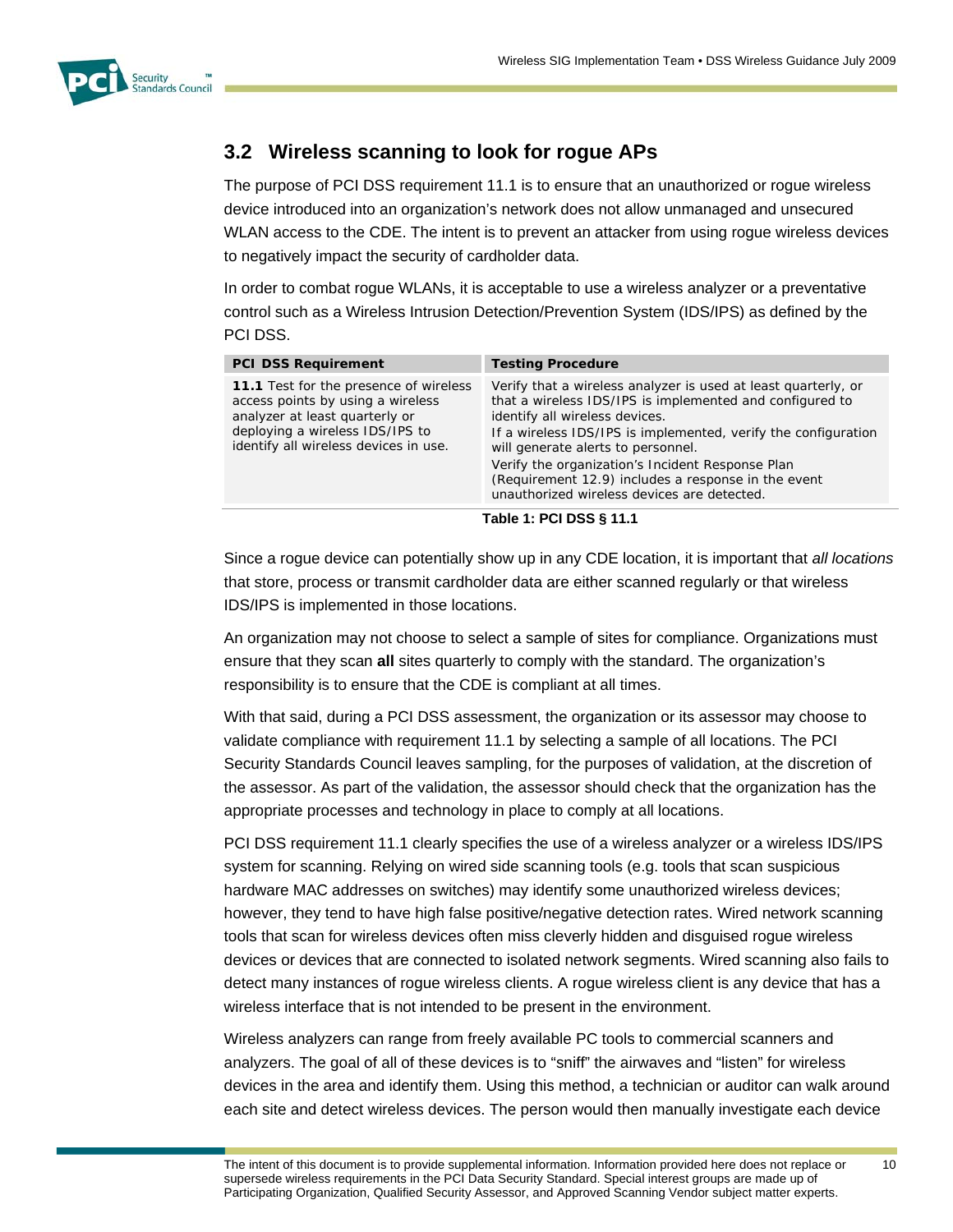

to determine if it allows access to CDE and classify them as rogues or just friendly neighboring wireless devices. Although this method is technically possible for a small number of locations, it is often operationally tedious, error-prone, and costly for organizations that have several CDE locations. For large organizations, it is recommended that wireless scanning be automated with a wireless IDS/IPS system.

Although the PCI DSS standard does not directly state what the output of wireless analysis should be, it does imply that it should be created, reviewed, and used to mitigate the risk of unauthorized or rogue wireless devices. At a minimum, the list of wireless devices should clearly identify all rogue devices connected to the CDE. To comply with the intent of PCI DSS requirement 11.1, companies should immediately remediate the rogue threat in accordance with PCI DSS requirement 12.9 and rescan the environment at the earliest possible opportunity.

### **3.2.1 Summary of recommendations:**

- A. Use a wireless analyzer or a wireless IDS/IPS to detect unauthorized/rogue wireless devices that could be connected to the CDE at least quarterly at all locations. For large organizations having several CDE locations, a centrally managed wireless IDS/IPS to detect and contain unauthorized/rogue wireless devices is recommended.
- B. Enable automatic alerts and containment mechanisms on the wireless IPS to eliminate rogues and unauthorized wireless connections into the CDE.
- C. Create an "Incident Response Plan" to physically eliminate rogue devices immediately from the CDE in accordance with PCI DSS requirement 12.9.5.

# **3.3 Segmenting wireless networks**

PCI DSS requires that wireless networks that do not store, process or transmit card holder data must be isolated from the CDE using a firewall as shown in Figure 6. The intent is to prevent unauthorized users from being able to access the CDE via a wireless network deployed for purposes other than credit card transactions.



**Figure 6: Illustration of AP outside of PCI DSS Scope** 

The intent of this document is to provide supplemental information. Information provided here does not replace or supersede wireless requirements in the PCI Data Security Standard. Special interest groups are made up of Participating Organization, Qualified Security Assessor, and Approved Scanning Vendor subject matter experts.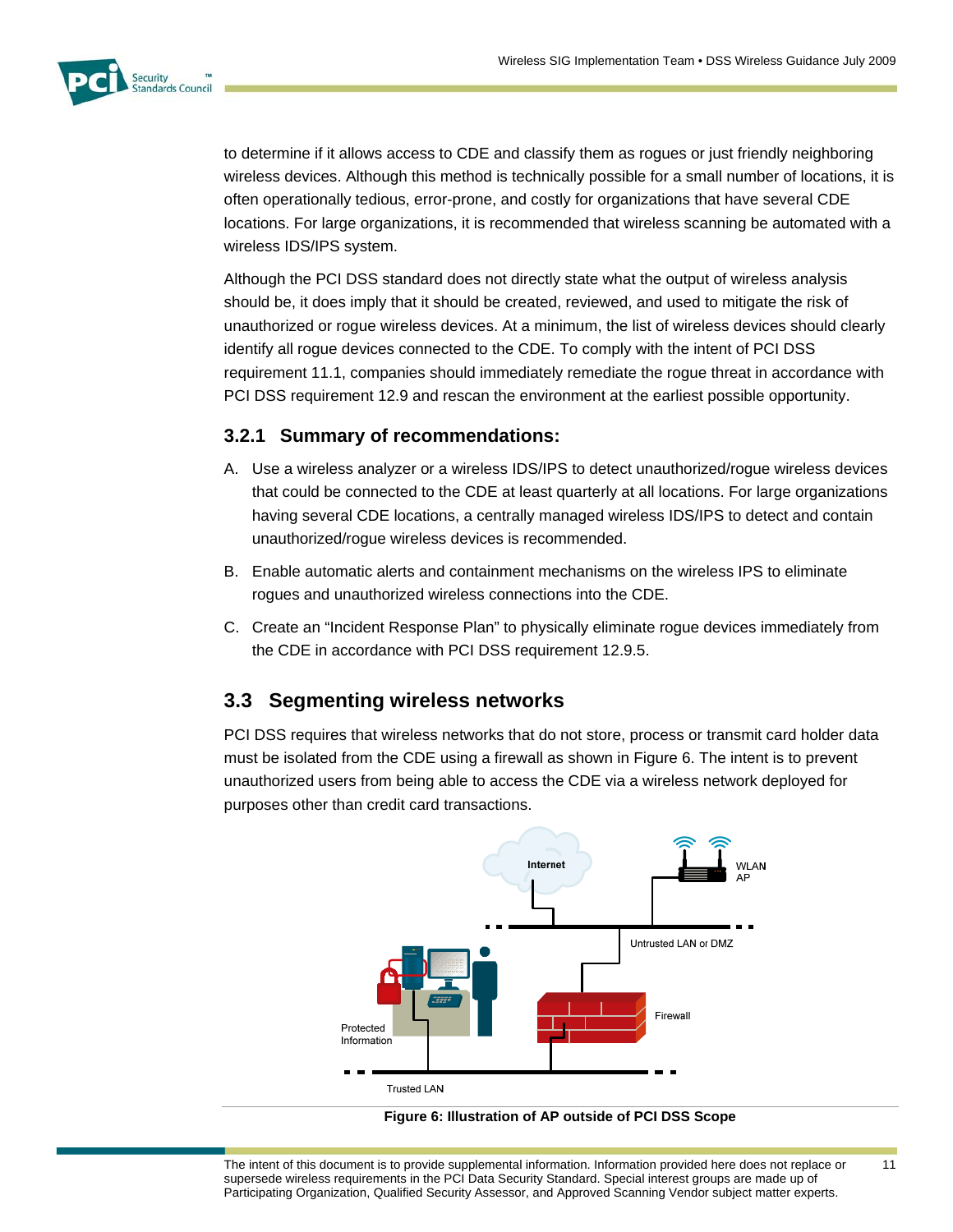

The wireless firewall should perform the following general functions:

- A. Completely isolate wireless network traffic from entering the CDE by filtering wireless packets based on the 802.11 protocol.
- B. Perform stateful inspection of connections.
- C. Monitor and log traffic allowed and denied by the firewall in accordance with PCI DSS requirement 10.

| <b>PCI DSS Requirement</b>                                                                                                                                                                                                                                                                                      | <b>Testing Procedure</b>                                                                                                                                                                                                                                                                                            |
|-----------------------------------------------------------------------------------------------------------------------------------------------------------------------------------------------------------------------------------------------------------------------------------------------------------------|---------------------------------------------------------------------------------------------------------------------------------------------------------------------------------------------------------------------------------------------------------------------------------------------------------------------|
| 1.2.3 Install perimeter firewalls<br>between any wireless networks and<br>the cardholder data environment, and<br>configure these firewalls to deny or<br>control (if such traffic is necessary for<br>business purposes) any traffic from<br>the wireless environment into the<br>cardholder data environment. | Verify that there are perimeter firewalls installed between<br>any wireless networks and systems that store cardholder<br>data, and that these firewalls deny or control (if such traffic is<br>necessary for business purposes) any traffic from the<br>wireless environment into the cardholder data environment. |

#### **Table 2: PCI DSS § 1.2.3**

PCI DSS compliance requires that all firewall rules should be audited and reviewed at least every 6 months. If a firewall is being shared between wireless and other protocols/applications, the default policy for the firewall for handling inbound traffic should be to block all packets and connections into the CDE unless the traffic type and connections have been specifically permitted. This approach is more secure than another approach used often: permit all connections and traffic by default and then block specific traffic and connections. Wireless traffic should explicitly be blocked. Organizations should consider using outbound traffic filtering as a technique for further securing their networks and reducing the likelihood of internally based attacks.

Relying on Virtual LAN (VLAN) based segmentation alone is not sufficient. For example, having the CDE on one VLAN and the WLAN on a separate VLAN does not adequately segment the WLAN and take it out of PCI DSS scope. VLANs were designed for managing large LANs efficiently. As such, a hacker can hop across VLANs using several known techniques if adequate access controls between VLANs are not in place.

As a general rule, any protocol and traffic that is not necessary in the CDE, i.e., not used or needed for credit card transactions, should be blocked. This will result in reduced risk of attack and will create a CDE that has less traffic and is thus easier to monitor.

#### **3.3.1 Summary of recommendations:**

- A. Use a stateful packet inspection firewall to block wireless traffic from entering the CDE. Augment the firewall with a wireless IDS/IPS.
- B. Do not use VLAN based segmentation with MAC address filters for segmenting wireless networks.
- C. Monitor firewall logs daily and verify firewall rules at least once every six months.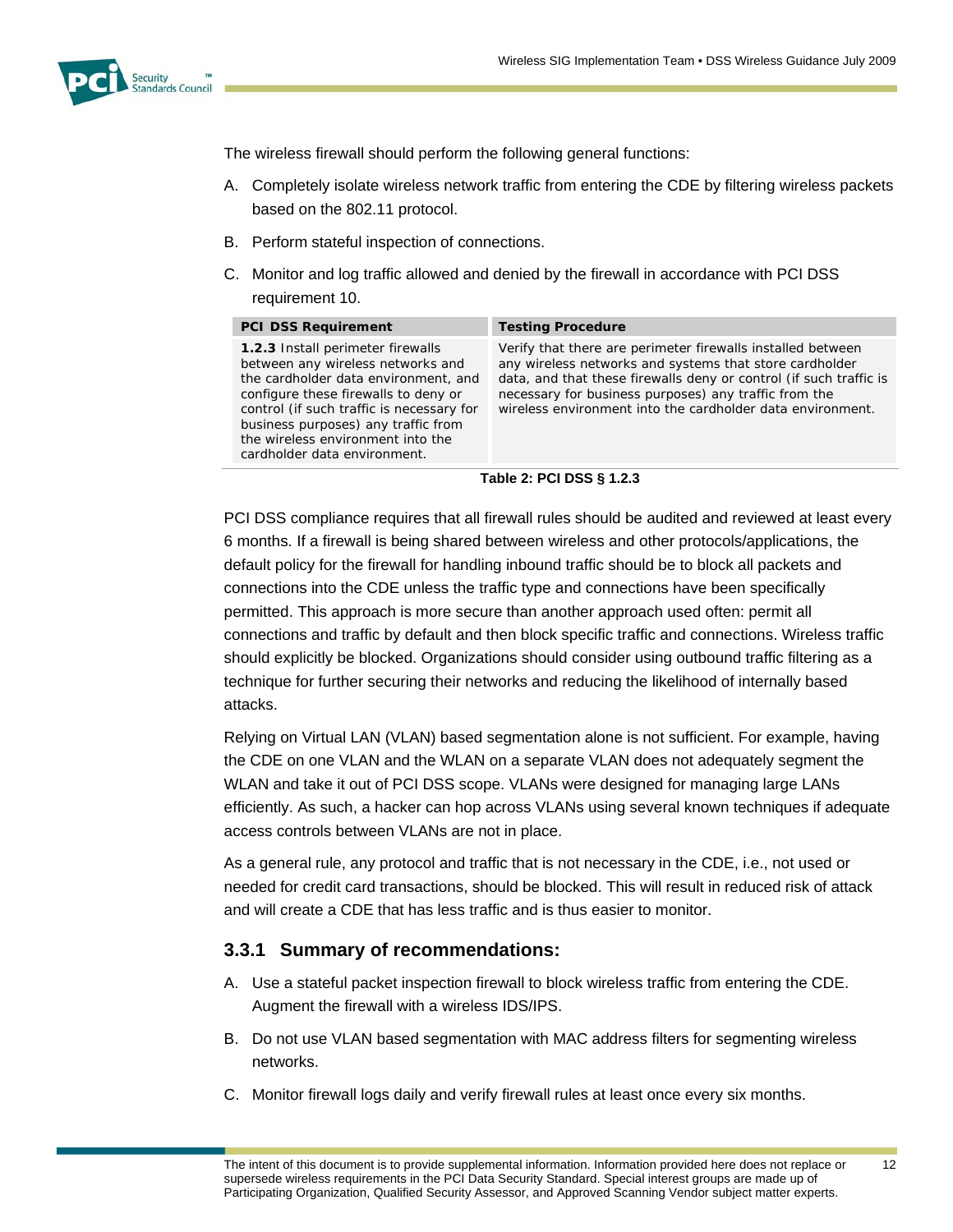

# **4 Applicable Requirements for In-Scope Wireless Networks**

Wireless networks that are part of the CDE must comply with all PCI DSS requirements. This includes using a firewall (requirement 1.2.3) and making sure that additional rogue wireless devices have not been added to the CDE (requirement 11.1). In addition, PCI DSS compliance for systems that include WLANs as a part of the CDE requires extra attention to WLAN specific technologies and processes such as:

- A. Physical security of wireless devices,
- B. Changing default passwords and settings on wireless devices,
- C. Logging of wireless access and intrusion prevention,
- D. Strong wireless authentication and encryption,
- E. Use of strong cryptography and security protocols, and
- F. Development and enforcement of wireless usage policies.

This section will cover each of these requirements sequentially.

# **4.1 Physical security of wireless devices**

PCI DSS promotes the need for physical security surrounding wireless devices. The focus of this requirement is on securing publicly accessible or risky devices. For example, one would not put a physical cage around every AP or chain down every handheld device, but one should secure those devices that are generally accessible to the public or at risk of being lost or compromised.

Obvious risks to physical security (other than theft) include the ability of an unauthorized person to reset the AP to factory defaults. The reset function poses a particular problem because it allows an individual to negate any security settings that administrators have configured in the AP. It does this by returning the AP to its default factory settings. The default settings generally do not require an administrative password, for example, and may disable encryption. An individual can reset the configuration to the default settings simply by inserting a pointed object such as a pen into the reset hole and pressing. If a malicious user gains physical access to the device, that individual can exploit the reset feature and cancel out any security settings on the device. Additionally, reset can be invoked remotely over the management interface or by using a serial console interface on the AP. These require physical access and PCI DSS requires that adequate mechanisms need to be in place to prevent unauthorized physical access to wireless devices.

| <b>PCI DSS Requirement</b>                                                                      | <b>Testing Procedure</b>                                                                                                 |  |
|-------------------------------------------------------------------------------------------------|--------------------------------------------------------------------------------------------------------------------------|--|
| 9.1.3 Restrict physical access to<br>wireless access points, gateways,<br>and handheld devices. | Verify that physical access to wireless access<br>points, gateways, and handheld devices is appropriately<br>restricted. |  |
| $T - L L$ , $A$ , $D A$ , $D A A$ , $E A$ , $A$                                                 |                                                                                                                          |  |

#### **Table 3: PCI DSS § 9.1.3**

Although the requirements do not state how to secure such devices, many ways exist to implement physical security.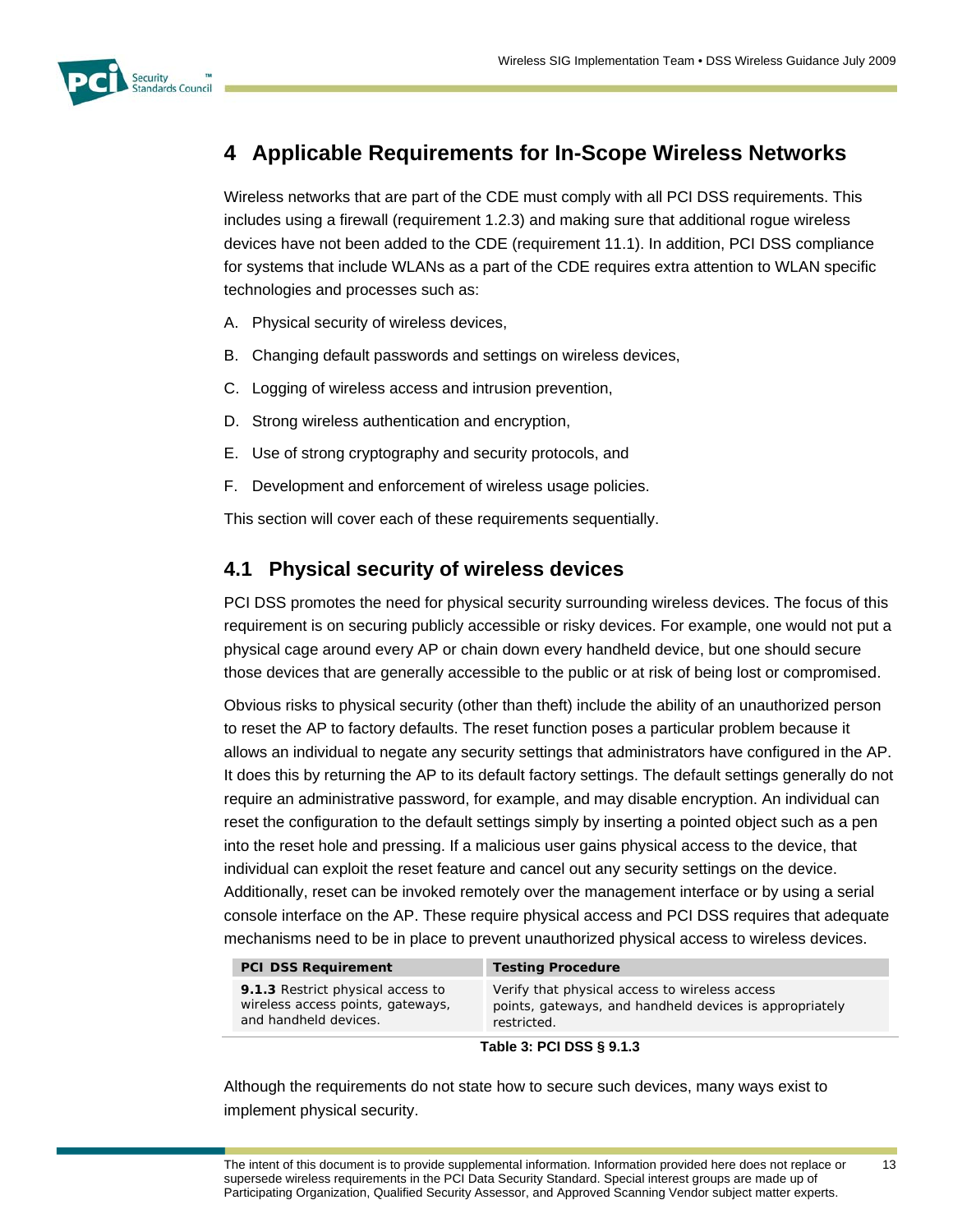

Options for securing wireless devices may include physically restricting access (e.g. by mounting APs high up on the ceiling) and disabling the console interface and factory reset options by using a tamper-proof chassis. Instead of reverting to factory defaults, physically resetting an AP should result in centrally managed configurations being re-applied. Similarly, many enterprise APs are equipped with special mounting brackets that prevent ready access to the Ethernet cable.

Securing handheld wireless devices and laptops is more difficult since physical access to these devices is needed. Common sense precautions like not having Pre Shared Keys (PSKs) and passwords printed on the device or stored insecurely on the device are recommended. Inventory management of wireless devices and being able to track and report missing devices is recommended.

### **4.1.1 Summary of recommendations:**

- A. Mount APs on ceilings and walls that do not allow easy physical access.
- B. Use APs with chassis and mounting options that prevent physical access to ports and reset features. APs housed in tamper-proof chassis are recommended.
- C. Secure handheld devices with strong passwords and always encrypt PSKs if cached locally.
- D. Use a wireless monitoring system that can track and locate all wireless devices and report if one or more devices are missing.

# **4.2 Changing the default settings of the APs**

Changing default administrative passwords, encryption settings, reset function, automatic network connection functions, factory default shared keys and Simple Network Management Protocol (SNMP) access will help eliminate many of the vulnerabilities that can impact the security of the CDE through unauthorized wireless access.

| <b>PCI DSS Requirement</b>        | <b>Testing Procedure</b>                                       |
|-----------------------------------|----------------------------------------------------------------|
| 2.1.1 For wireless environments   | Verify the following regarding vendor default settings for     |
| connected to the cardholder       | wireless environments and ensure that all wireless networks    |
| data environment or               | implement strong encryption mechanisms (for example, AES):     |
| transmitting cardholder data,     | Encryption keys were changed from default at installation, and |
| change wireless vendor defaults,  | are changed anytime anyone with knowledge of the keys leaves   |
| including but not limited to      | the company or changes positions                               |
| default wireless encryption keys, | Default SNMP community strings on wireless                     |
| passwords, and SNMP               | devices were changed                                           |
| community strings. Ensure         | Default passwords/passphrases on access points were changed    |
| wireless device security settings | Firmware on wireless devices is updated to support strong      |
| are enabled for strong            | encryption for authentication and transmission over wireless   |
| encryption technology for         | networks (for example WPA/WPA2)                                |
| authentication and transmission.  | Other security-related wireless vendor defaults, if applicable |

#### **Table 4: PCI DSS § 2.1.1**

Each WLAN AP device comes with its own default settings, some of which inherently contain security vulnerabilities. The administrator password is a prime example. For example, on some APs, the factory default configuration does not require a password (i.e., the password field is blank). Other APs might have simple and well-documented passwords (e.g. "password" or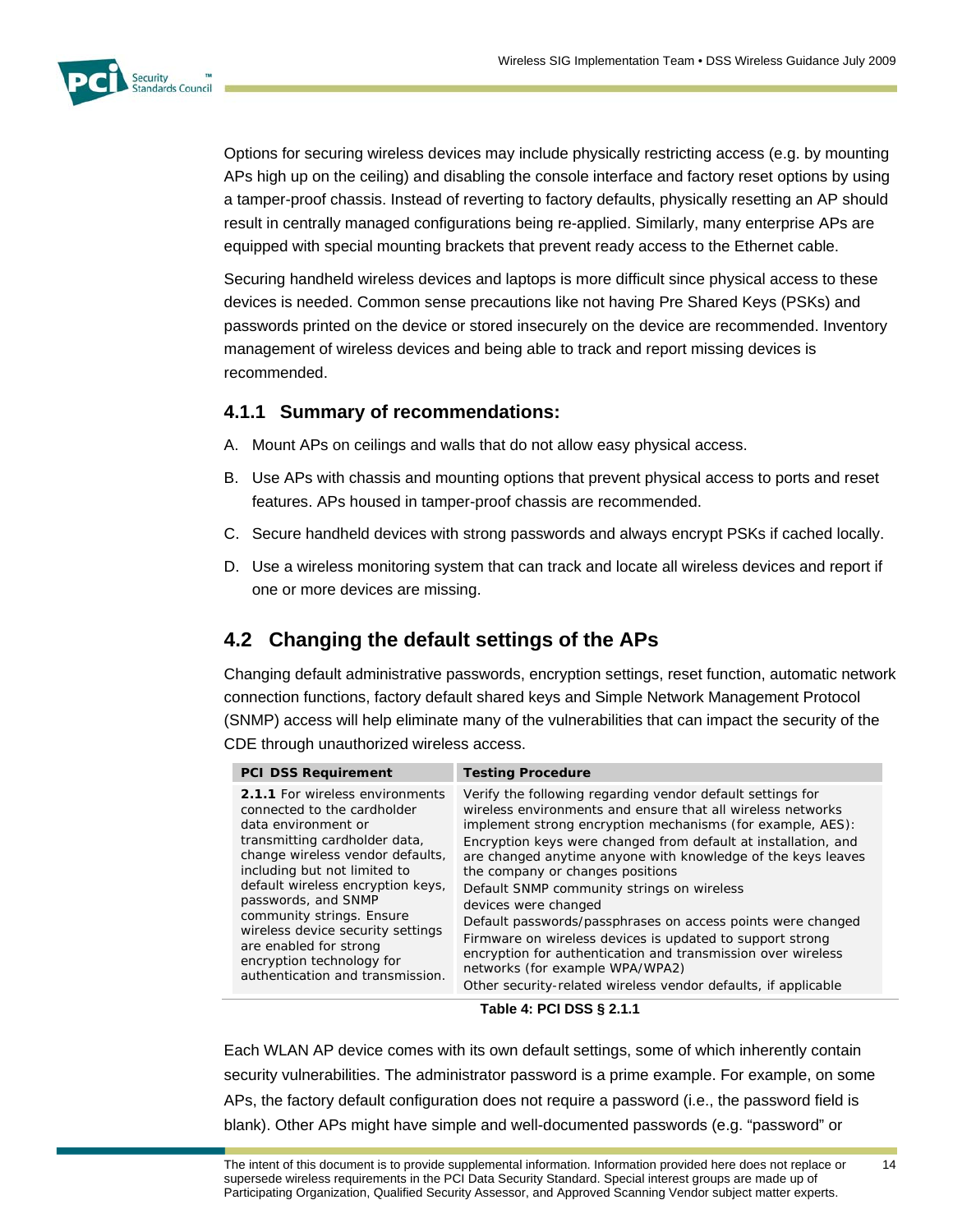

"admin"). Unauthorized users can easily gain access to the device's management console if default settings are left unchanged. Similarly, many wireless APs have a factory default setting that allows unencrypted wireless access. Some APs might be pre-configured for WEP access with simple keys like "111111".

Some wireless APs use SNMP agents, which allow network management software tools to monitor the status of wireless APs and clients. The first two versions of SNMP, SNMPv1 and SMPv2, support only trivial authentication based on plain-text community strings and, as a result, are fundamentally insecure. SNMPv3, which includes mechanisms to provide strong security, is highly recommended. If SNMP is not required on the network, the organization should simply disable SNMP altogether. It is common knowledge that the default SNMP community string that SNMP agents commonly use is the word "public" with assigned "read" or "read and write" privileges. Leaving this well-known default string unchanged leads to devices becoming vulnerable to attack. If an unauthorized user were to gain access and had read/write privileges, that user could write data to the AP, resulting in a data integrity breach. Organizations that require SNMP should change the default community string, as often as needed, to a strong community string. Privileges should be set to "read only" if that is the only access a user/system requires.

All Wi-Fi APs have a Service Set ID (SSID). The SSID is an identifier that is sometimes referred to as the "network name" and is often a simple ASCII character string. The SSID is used to assign an identifier to the wireless network (service set). Clients that wish to join a network scan an area for available networks and join by providing the correct SSID. Disabling the broadcast SSID feature in the APs causes the AP to ignore the message from the client and forces it to perform active scanning (probing with a specific SSID). The default values of SSID used by many 802.11 wireless LAN vendors have been published and are well-known to would-be adversaries. The default values should be changed (always a good security practice) to prevent easy access. Suppressing the SSID is not necessarily a security mechanism as a hacker can sniff the SSID using fairly trivial techniques. However, broadcasting an SSID that advertises the organization's name or is easily identifiable with the organization is not recommended.

In addition, when configuring the WLAN AP, ensure that the device's monitoring and logging capabilities are synchronized for proper traceability. This is done through synchronizing the AP's clock with the clocks of the other firewalls, routers, and servers. Without the clocks being synchronized, it is not possible to discern which logging events on the AP match logged events in other devices.

Disable all unnecessary hardware, services, and applications that the AP might have shipped with. Check for the following protocols to ensure that they aren't configured unless absolutely necessary:

- A. Dynamic Host Configuration Protocol (for assigning IP addresses on the fly).
- B. HTTP SSL (for protected web pages), and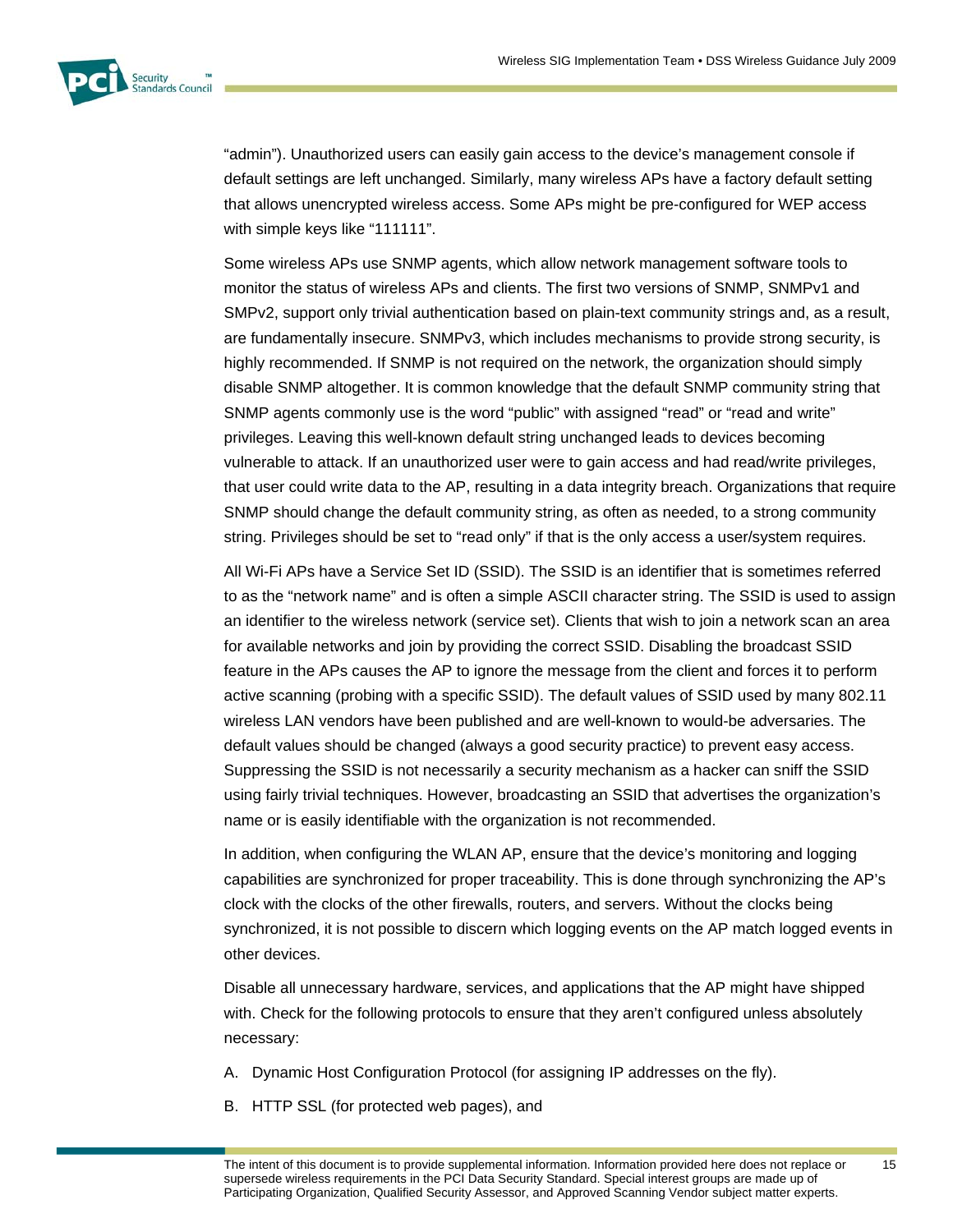

C. Wireless zero configuration service (for those APs and devices connecting to them) that run on Windows OS.

### **4.2.1 Summary of recommendations:**

- A. Enable WPA or WPA2 and make sure that default PSKs are changed. Enterprise mode is recommended.
- B. Disable SNMP access to remote APs if possible. If not, change default SNMP passwords and use SNMPv3 with authentication and privacy enabled.
- C. Do not advertise organization names in the SSID broadcast.
- D. Synchronize the APs' clocks to be the same as other networking equipment used by the organization.
- E. Disable all unnecessary applications, ports, and protocols.

# **4.3 Wireless intrusion prevention and access logging**

Intrusion detection is the process of monitoring the events occurring in a computer system or network and analyzing them for signs of possible incidents, which are violations or imminent threats of violation of computer security policies, acceptable use policies, or standard security practices. An Intrusion Detection System (IDS) is software that automates the intrusion detection process. An Intrusion Prevention System (IPS) is a system that has all the capabilities of an IDS and can also attempt to stop possible incidents.

| <b>PCI DSS Requirement</b>                                                                                                                                                                                                                                              | <b>Testing Procedure</b>                                                                                                                                                                                                                                                                                                                                                                                                         |
|-------------------------------------------------------------------------------------------------------------------------------------------------------------------------------------------------------------------------------------------------------------------------|----------------------------------------------------------------------------------------------------------------------------------------------------------------------------------------------------------------------------------------------------------------------------------------------------------------------------------------------------------------------------------------------------------------------------------|
| 11.4 Use intrusion-detection<br>systems, and/or intrusion-<br>prevention systems to monitor all<br>traffic in the cardholder data<br>environment and alert personnel<br>to suspected compromises. Keep<br>all intrusion-detection and<br>prevention engines up-to-date. | Verify the use of intrusion-detection systems and/or intrusion-<br>prevention systems and ensure that all traffic in the cardholder<br>data environment is monitored.<br>Confirm IDS and/or IPS are configured to alert personnel of<br>suspected compromises.<br>Examine IDS/IPS configurations and confirm IDS/IPS devices are<br>configured, maintained, and updated per vendor instructions to<br>ensure optimal protection. |
|                                                                                                                                                                                                                                                                         | ---------                                                                                                                                                                                                                                                                                                                                                                                                                        |

#### **Table 5: PCI DSS § 11.4**

Wireless IDS/IPS provides several types of security capabilities intended to detect misconfiguration, misuse, and malicious activity. These capabilities can be grouped into three categories: (i) rogue wireless device containment, (ii) detection of unsafe activity or configurations, (iii) detection of denial of service attacks, and wireless intrusion attempts.

Unauthorized wireless devices connected to the CDE must be detected and disabled. A wireless IPS should be able to find these rogue devices even when they are configured to not broadcast information about themselves or present in isolated network segments. In addition to rogue containment, organizations should evaluate the automatic device classification capabilities of the wireless IDS/IPS for situations when connectivity cannot be determined. A wireless IDS/IPS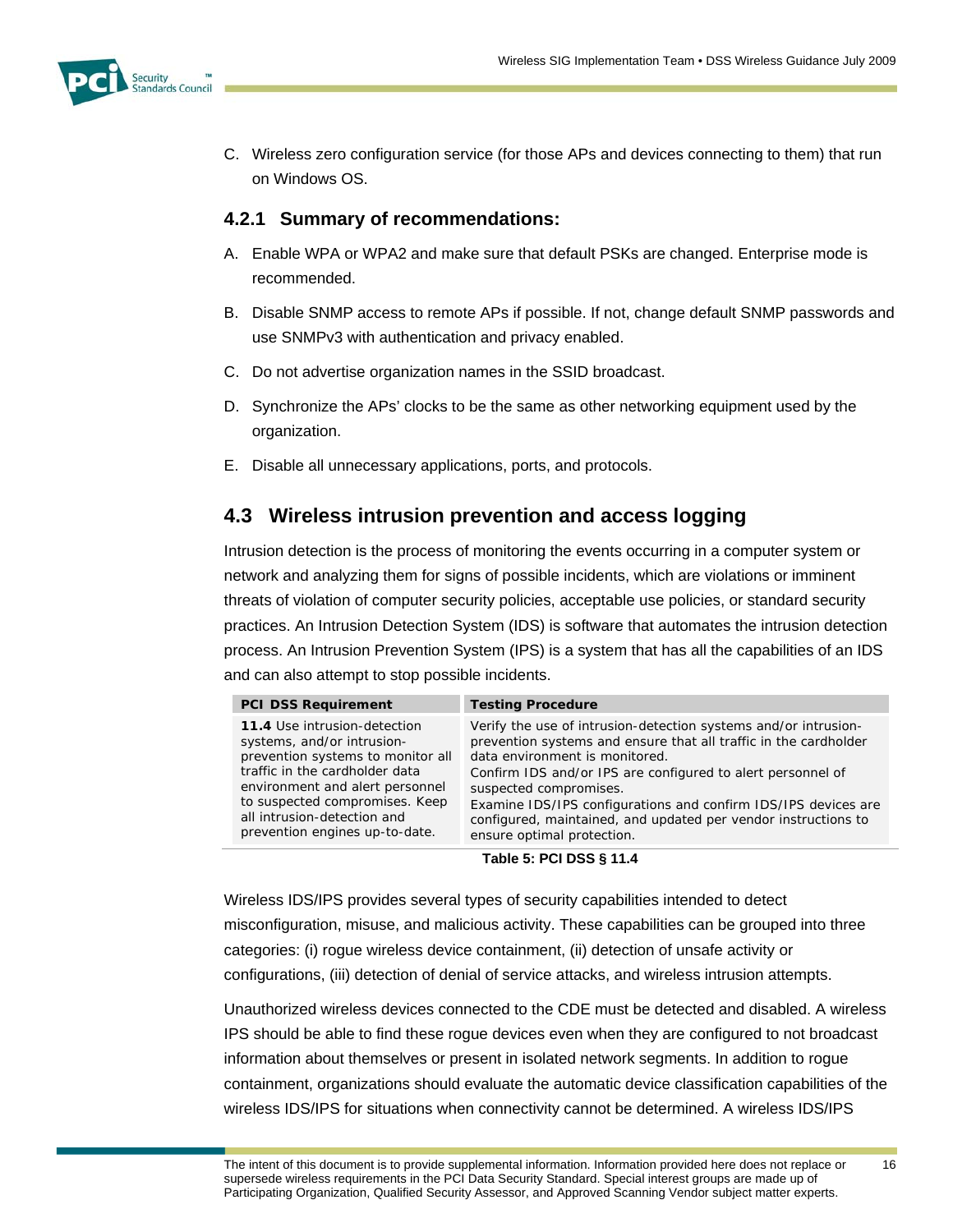

should be able to observe all APs and clients, on all operational channels, and classify each device as authorized, unauthorized/rogue or neighboring. Many wireless IPS systems provide the ability to prevent clients from associating with an unauthorized AP or disable an ad hoc network; efficacy of these techniques vary widely and can provide adequate temporary mitigation of the risk. However, unauthorized devices should be physically and/or logically removed from the CDE as soon as possible.

A wireless IDS/IPS can detect misconfigurations and unsafe activity by monitoring and analyzing wireless communications. Most can identify APs and clients that are not using the proper security controls. This includes detecting misconfigurations and the use of weak WLAN protocols. This is accomplished by identifying deviations from organization-specific policies for configuration settings such as encryption, authentication, data rates, SSID names, and channels. For example, they could detect that a wireless device is using WEP instead of WPA2. Some wireless IDS/IPS use anomaly and/or behavior based detection methods to detect unusual WLAN usage patterns. For example, if there is a higher than usual amount of network traffic between a wireless client and an AP, one of the devices might have been compromised, or unauthorized parties might be using the WLAN. Some systems can also alert if any WLAN activity is detected during off-hours periods.

A wireless IDS/IPS can analyze wireless traffic to look for malicious activity such as Denial of Service (DoS) and individual attacks on devices. This task, as in wired IDS/IPS, requires the system to look for attempts to disrupt the wireless network, a device on the network, or to gain unauthorized access to the network. If these detections are signature-based, then organizations should ensure the signatures are updated when new threats are discovered.

Most wireless IDS/IPSs can identify the physical location of a detected threat by using signal strength triangulation. Triangulation is the process of estimating the threat's approximate distance from multiple sensors by the strength of the threat's signal received by each sensor, then calculating the physical location at which the threat would be located to satisfy the distance criteria from each sensor. This allows an organization to send physical security staff to the location to address the threat.

An IDS/IPS system can generate a lot of wireless threat information. In order for the organization to be able to use this information, the information has to be properly logged. This implies that the logs from the IDS/IPS have to be coordinated with other logging systems on the network (if there are any). In this case, the organization must ensure that at least the following logging items are coordinated correctly:

- A. The log file prefix (used to identify the device conducting the logging).
- B. The level of logging (the types of events to log).
- C. The log auto-roll setting (whether a new log file is created when the device is restarted, or the maximum log size is reached).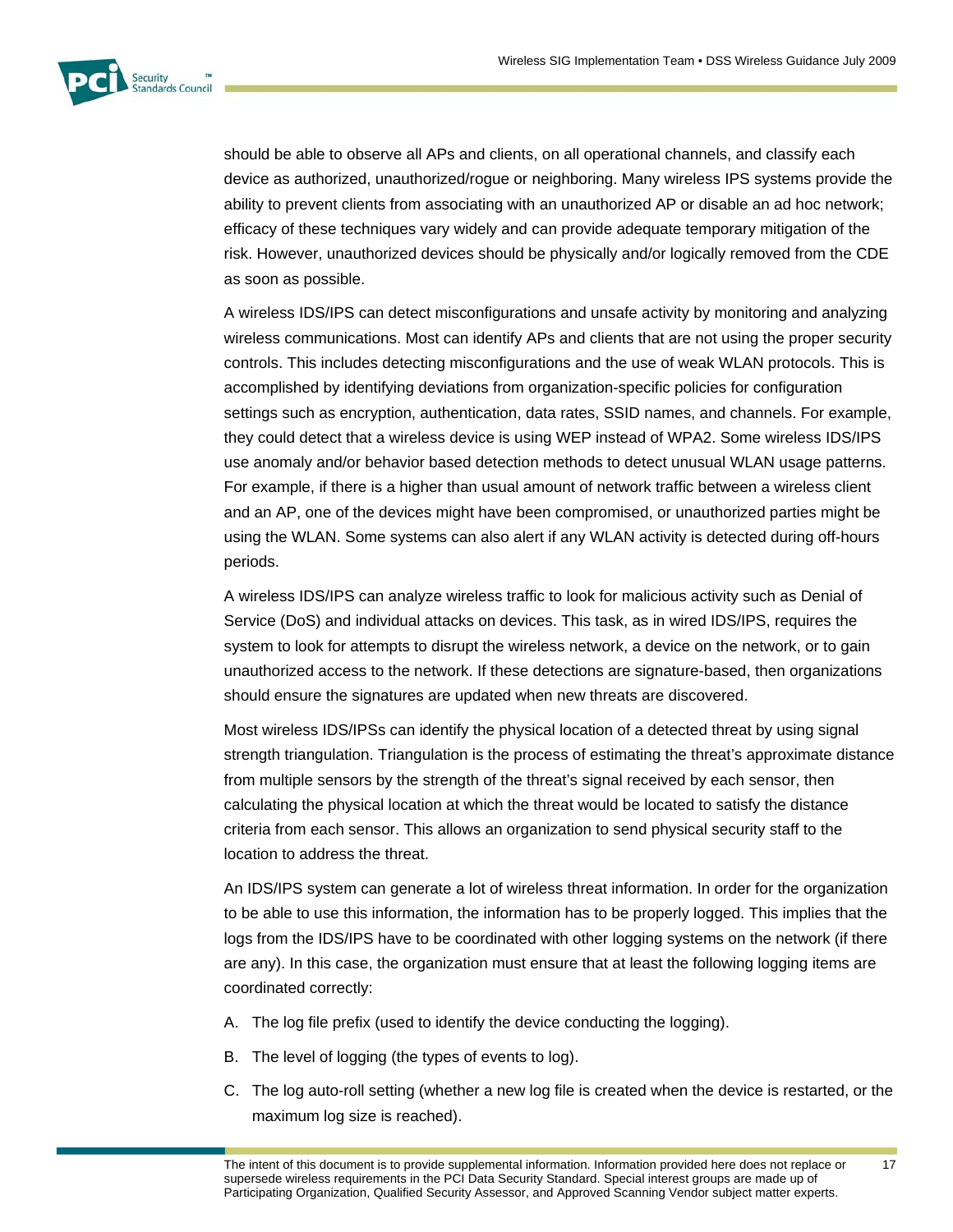

D. The log maximum (log age in days).

After gathering the information within the IDS/IPS, the organization must **read and respond to the IDS/IPS reports**. If there are anomalies, they must be resolved. It is *not* enough to merely purchase and properly configure the IDS/IPS. This is a device doing the legwork of watching out for potential problems. However, what it *can't do* is stop a potential cardholder data breach without personnel interaction. The organization's policies and procedures must take into account the reading and taking action on the logs provided by this and other key monitoring devices.

### **4.3.1 Summary of recommendations:**

- A. Use a centrally controlled wireless IDS/IPS to monitor for unauthorized access and detect rogues and misconfigured wireless devices.
- B. Enable historical logging of wireless access that can provide granular wireless device information and store event logs and statistics for at least 90 days.
- C. Enable IPS features that automatically disable rogue wireless devices connecting to the CDE as well as accidental or malicious associations of wireless clients.
- D. Ensure the IPS signature set is regularly updated as new threats are discovered.
- E. Coordinate logging events with other networking devices within the organization.
- F. Add processes and policies that will regularly read and act on the data provided by the IDS/IPS.
- G. Maintain a current topology of all physical locations of access points.

# **4.4 Strong wireless authentication and encryption**

By 2001, a series of independent studies from various academic and commercial institutions had identified weaknesses in Wired Equivalent Privacy (WEP), the original native security mechanism for wireless local area networks (WLANs), in the Institute of Electrical and Electronics Engineers (IEEE) 802.11 specification. To learn more about this, you can refer to **Understanding WEP Weaknesses** [20]. These studies showed that, even with WEP enabled, an intruder equipped with the proper tools and a moderate amount of technical knowledge could gain unauthorized access to the wireless network via the WLAN.

In 2003, the Wi-Fi Alliance introduced Wi-Fi Protected Access (WPA) as a strong, standardsbased interoperable Wi-Fi security specification. WPA provides assurance that their data will remain protected and that only authorized users may access their networks. WPA uses Temporal Key Integrity Protocol (TKIP) for data encryption that changes keys used for encryption on a per packet basis.

In 2004, the Wi-Fi Alliance introduced Wi-Fi Protected Access 2 (WPA2), the second generation of WPA security. Like WPA, WPA2 provides Wi-Fi users with a high level of assurance that their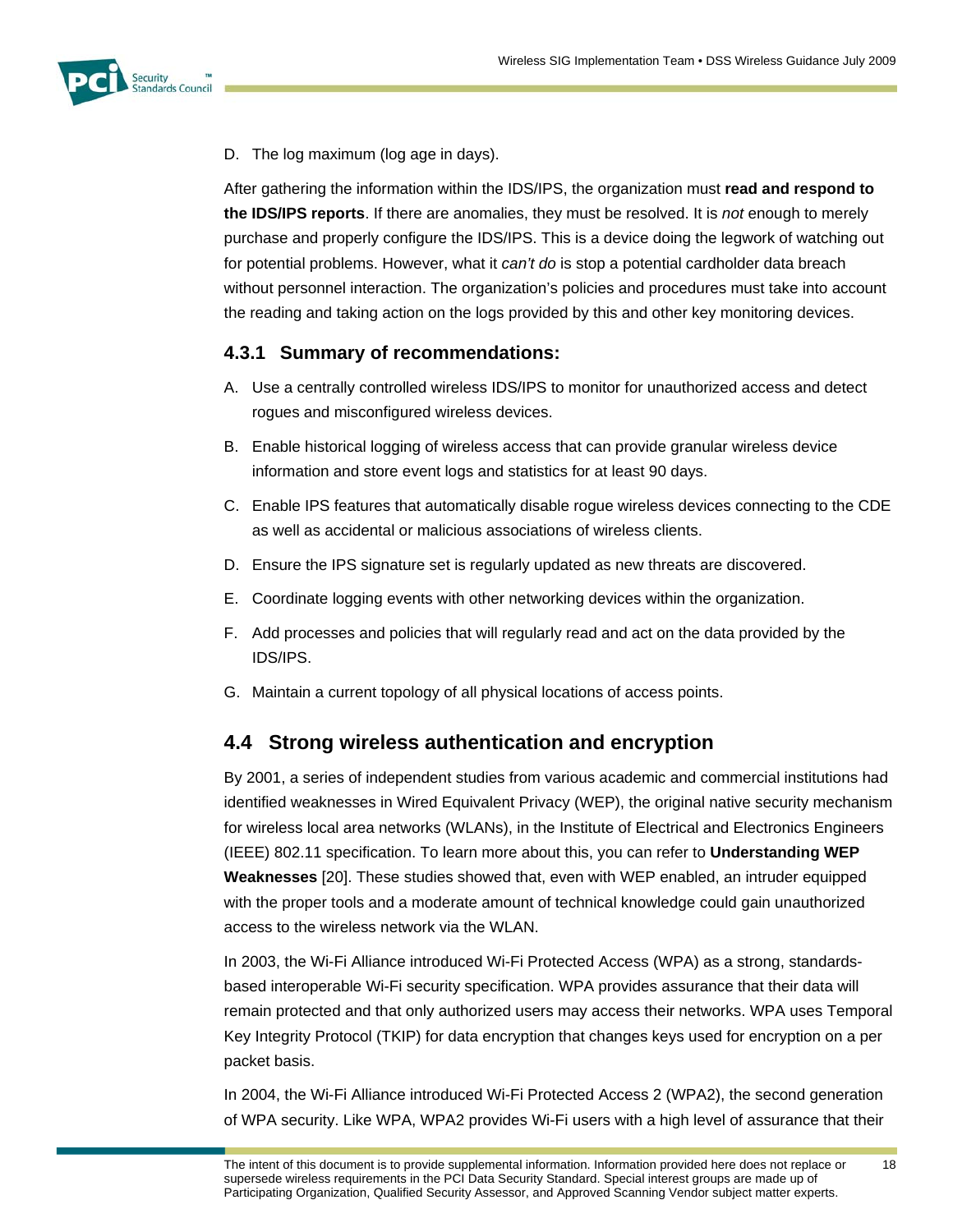

data will remain protected and that only authorized users can access their wireless networks. WPA2 is based on the final IEEE 802.11i amendment to the 802.11 standard ratified in June 2004. WPA2 uses the Advanced Encryption Standard (AES) for data encryption and is eligible for FIPS (Federal Information Processing Standards) 140-2 compliance.

PCI DSS v1.2 requires discontinuing WEP as of June 30, 2010 and moving to robust encryption and authentication such as the IEEE 802.11i standard. The Wi-Fi Alliance certifies products as WPA or WPA2 compatible for interoperability based on the 802.11i standard.

| <b>PCI DSS Requirement</b>                                                                                                                                                                                                                                                                                                                                                                                                                                           | <b>Testing Procedure</b>                                                                                                                                                                                                                                           |  |  |
|----------------------------------------------------------------------------------------------------------------------------------------------------------------------------------------------------------------------------------------------------------------------------------------------------------------------------------------------------------------------------------------------------------------------------------------------------------------------|--------------------------------------------------------------------------------------------------------------------------------------------------------------------------------------------------------------------------------------------------------------------|--|--|
| 4.1.1 Ensure wireless networks transmitting<br>cardholder data or connected to the cardholder<br>data environment, use industry best practices<br>(for example, IEEE 802.11i) to implement<br>strong encryption for authentication and<br>transmission.<br>For new wireless implementations, it<br>٠<br>is prohibited to implement WEP after<br>March 31, 2009.<br>For current wireless implementations,<br>٠<br>it is prohibited to use WEP after June<br>30, 2010. | 4.1.1 For wireless networks transmitting cardholder<br>data or connected to the cardholder data<br>environment, verify that industry best practices (for<br>example, IEEE 802.11i) are used to implement strong<br>encryption for authentication and transmission. |  |  |
| ----------                                                                                                                                                                                                                                                                                                                                                                                                                                                           |                                                                                                                                                                                                                                                                    |  |  |

**Table 6: PCI DSS § 4.1.1** 

There are two modes in WPA and WPA2 - Enterprise and Personal. Both provide an authentication and encryption solution.

| Mode       | <b>WPA</b>                                              | WPA <sub>2</sub>                                        |
|------------|---------------------------------------------------------|---------------------------------------------------------|
| Enterprise | Authentication: IEEE 802.1X/EAP<br>Encryption: TKIP/MIC | Authentication: IEEE 802.1X/EAP<br>Encryption: AES-CCMP |
| Personal   | Authentication: PSK<br>Encryption: TKIP/MIC             | Authentication: PSK<br>Encryption: AES-CCMP             |

**Table 7: The two modes in WPA** 

Personal mode is designed for home and Small Office Home Office (SOHO) users who do not have authentication servers available. It operates in an unmanaged mode that uses a Pre-Shared key (PSK) for authentication instead of IEEE 802.1X. This mode uses applied authentication in which a pass-phrase (the PSK) is manually entered on the access point to generate the encryption key. Consequently, it does not scale well in the enterprise. The PSK is typically shared among users. Weak passphrases are vulnerable to password cracking attacks. To protect against a brute force attack, a truly random passphrase of 13 or more characters (selected from the set of 95 permitted characters) is probably sufficient.

Enterprise mode operates in a managed mode to meet the rigorous requirements of enterprise security. It leverages the IEEE 802.1X authentication framework, which uses an Extensible Authentication Protocol (EAP) type, with an authentication server to provide strong mutual authentication between the client and authentication server. In this mode, each user is assigned a unique key mechanism for access to the WLAN. This affords a high level of individual privacy. For WPA, TKIP encryption is used. TKIP employs an encryption cipher that issues encryption keys for each data packet communicated in each session of each user, making the encryption code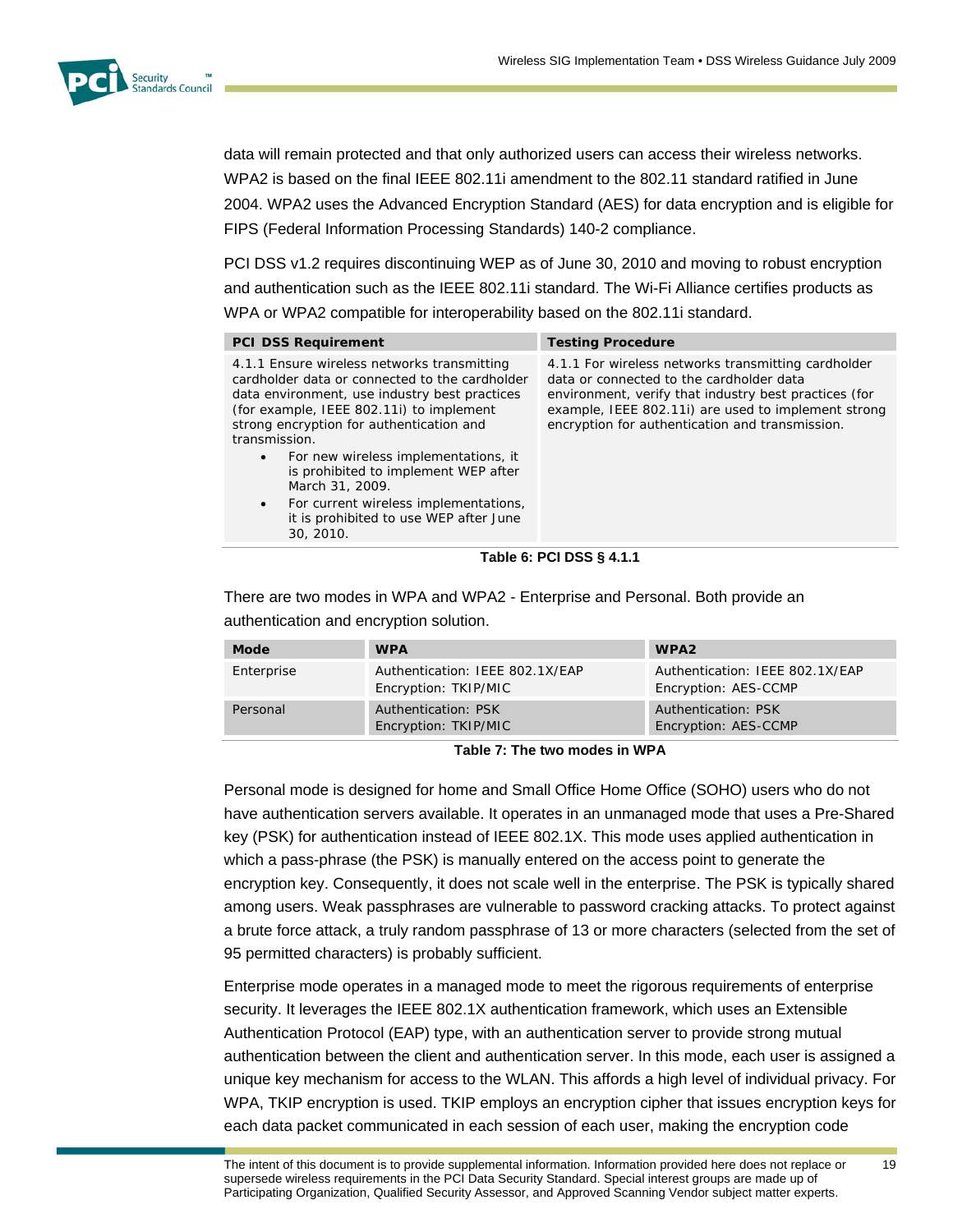

extremely difficult to break. For WPA2, AES encryption is used. AES is stronger than TKIP, thus providing additional network protection.

Recent attacks against the TKIP encryption algorithm have revealed some flaws in the protocol that can allow an attacker to decrypt small frames encrypted using TKIP such as Address Resolution Protocol (ARP) frames in about 15 minutes. Further, the attack revealed that it is possible to reuse the compromised encryption keystream to inject 7-15 arbitrary packets into the network using QoS mechanisms without triggering the replay protection countermeasures available in TKIP. While the attack does not lead to a compromise of the PSK, it is recommended that organizations use AES encryption, which is immune to the attack.

The Wi-Fi Alliance has announced the inclusion of additional EAP types to its certification programs for WPA and WPA2 Enterprise certification programs. This was to ensure that WPA-Enterprise certified products can interoperate with one another. Previously, only EAP-TLS (Transport Layer Security) was certified by the Wi-Fi alliance. The following table illustrates the popular EAP types certified by Wi-Fi along with a comparison of features.

| <b>WPA Enterprise</b><br>Mode                    | <b>PEAP</b>                                        | <b>EAP-TLS</b>                                                  | <b>EAP-TTLS</b>                                                   |
|--------------------------------------------------|----------------------------------------------------|-----------------------------------------------------------------|-------------------------------------------------------------------|
| User Authentication<br>Database and Server       | OTP, LDAP, NDS, NT<br>Domains, Active<br>Directory | LDAP, NT Domains,<br><b>Active Directory</b>                    | OTP, LDAP, NDS, NT<br>Domains, Active<br>Director                 |
| <b>Native Operating</b><br><b>System Support</b> | Windows XP, 2000                                   | Windows XP, 2000                                                | Windows XP, 2000, ME,<br>98, WinCE, Pocket<br>PC2000, Mobile 2003 |
| User Authentication<br>Method                    | Password or OTP                                    | Digital Certificate                                             | Password or OTP4                                                  |
| Authentication<br><b>Transaction Overhead</b>    | Moderate                                           | Substantial                                                     | Moderate                                                          |
| Management<br>Deployment<br>Complexity           | Moderate Digital<br>Certificate For Server         | Substantial Digital<br>Certificate Per Client<br>and For Server | Moderate Digital<br>Certificate For Server                        |
| Single Sign On                                   | <b>Yes</b>                                         | <b>Yes</b>                                                      | <b>Yes</b>                                                        |

**Table 8: WPA Enterprise mode security** 

ANS X9.112 [19] defines similar data confidentiality, entity authentication and data integrity requirements with an additional requirement for *security encapsulation*. Security encapsulation is the independent protection of specific data elements within another security protocol, such as separate PIN encryption at the point of entry within the WPA protocol.

### **4.4.1 Summary of recommendations:**

- A. WPA or WPA2 Enterprise mode with 802.1X authentication and AES encryption is recommended for WLAN networks.
- B. It is recommended that WPA2 Personal mode be used with a minimum 13-character random passphrase and AES encryption.
- C. Pre-Shared Keys should be changed on a regular basis.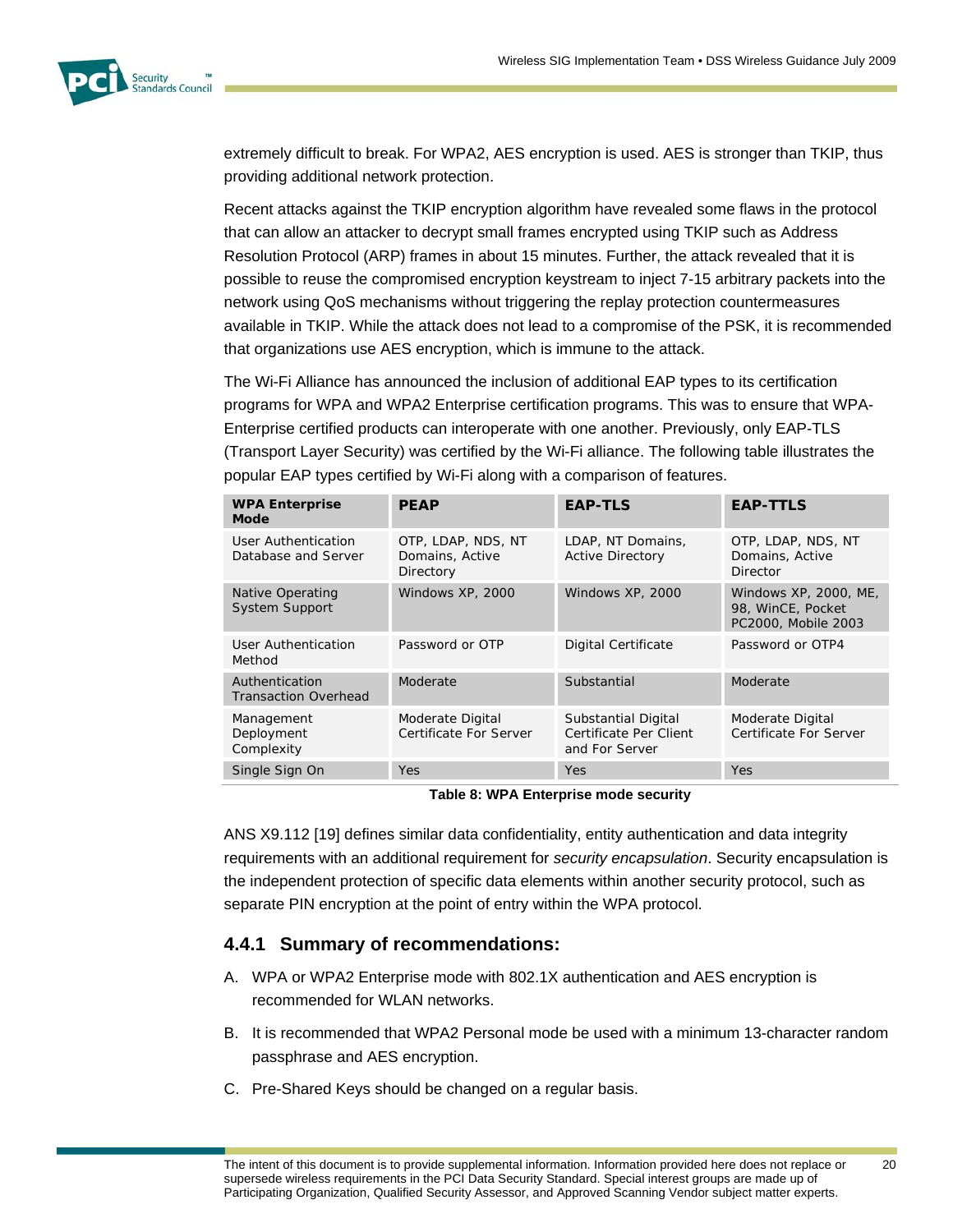

- D. Centralized management systems that can control and configure distributed wireless networks are recommended.
- E. The use of WEP in the CDE is prohibited for all deployments after June 30, 2010.

# **4.5 Use of strong cryptography on transmission of cardholder data over wireless**

In addition to encrypting and authenticating wireless LANs using WPA2, when using wireless as a transport medium in a CDE, it is a security best practice to treat the wireless network as part of a DMZ or a public network. This means all CDE data must be encrypted as suggested in PCI DSS Requirement 4.1. Section 4.4 described Layer 2 specific wireless encryption protocols such as AES that is used within WPA2 to provide confidentiality and integrity at the wireless link layer. Higher layer encryption methods such as SSL/TLS and IPSEC and could be used to provide endto-end cryptographic protection of card-holder data.

| <b>PCI DSS Requirement</b>                                                                                                                                                                                                                                                                                                                                                                                                | <b>Testing Procedure</b>                                                                                                                                                                                                                                                                                                                                                                                                                                                                                                                                                                                                                                                                                                                                                                                                                                                                                          |
|---------------------------------------------------------------------------------------------------------------------------------------------------------------------------------------------------------------------------------------------------------------------------------------------------------------------------------------------------------------------------------------------------------------------------|-------------------------------------------------------------------------------------------------------------------------------------------------------------------------------------------------------------------------------------------------------------------------------------------------------------------------------------------------------------------------------------------------------------------------------------------------------------------------------------------------------------------------------------------------------------------------------------------------------------------------------------------------------------------------------------------------------------------------------------------------------------------------------------------------------------------------------------------------------------------------------------------------------------------|
| 4.1 Use strong cryptography and security<br>protocols such as SSL/TLS or IPSEC to safequard<br>sensitive cardholder data during transmission over<br>open, public networks.<br>Examples of open, public networks that<br>are in scope of the PCI DSS are:<br>The Internet,<br>$\bullet$<br>Wireless technologies,<br>$\bullet$<br>Global System for Mobile communications<br>$\bullet$<br>$(GSM)$ , and<br>General Packet | 4.1.a Verify the use of encryption (for example,<br>SSL/TLS or IPSEC) wherever cardholder data is<br>transmitted or received over open, public<br>networks<br>Verify that strong encryption is used during<br>data transmission<br>For SSL implementations:<br>Verify that the server supports the latest<br>patched versions.<br>Verify that HTTPS appears as a part of<br>the browser Universal Record Locator<br>$(URL)$ .<br>Verify that no cardholder data is required<br>when HTTPS does not appear in the URL.<br>Select a sample of transactions as they are<br>$\bullet$<br>received and observe transactions as they<br>occur to verify that cardholder data is<br>encrypted during transit.<br>Verify that only trusted SSL/TLS<br>$\bullet$<br>keys/certificates are accepted.<br>Verify that the proper encryption strength is<br>$\bullet$<br>implemented for the encryption methodology<br>in use. |

**Table 9: PCI DSS § 4.1**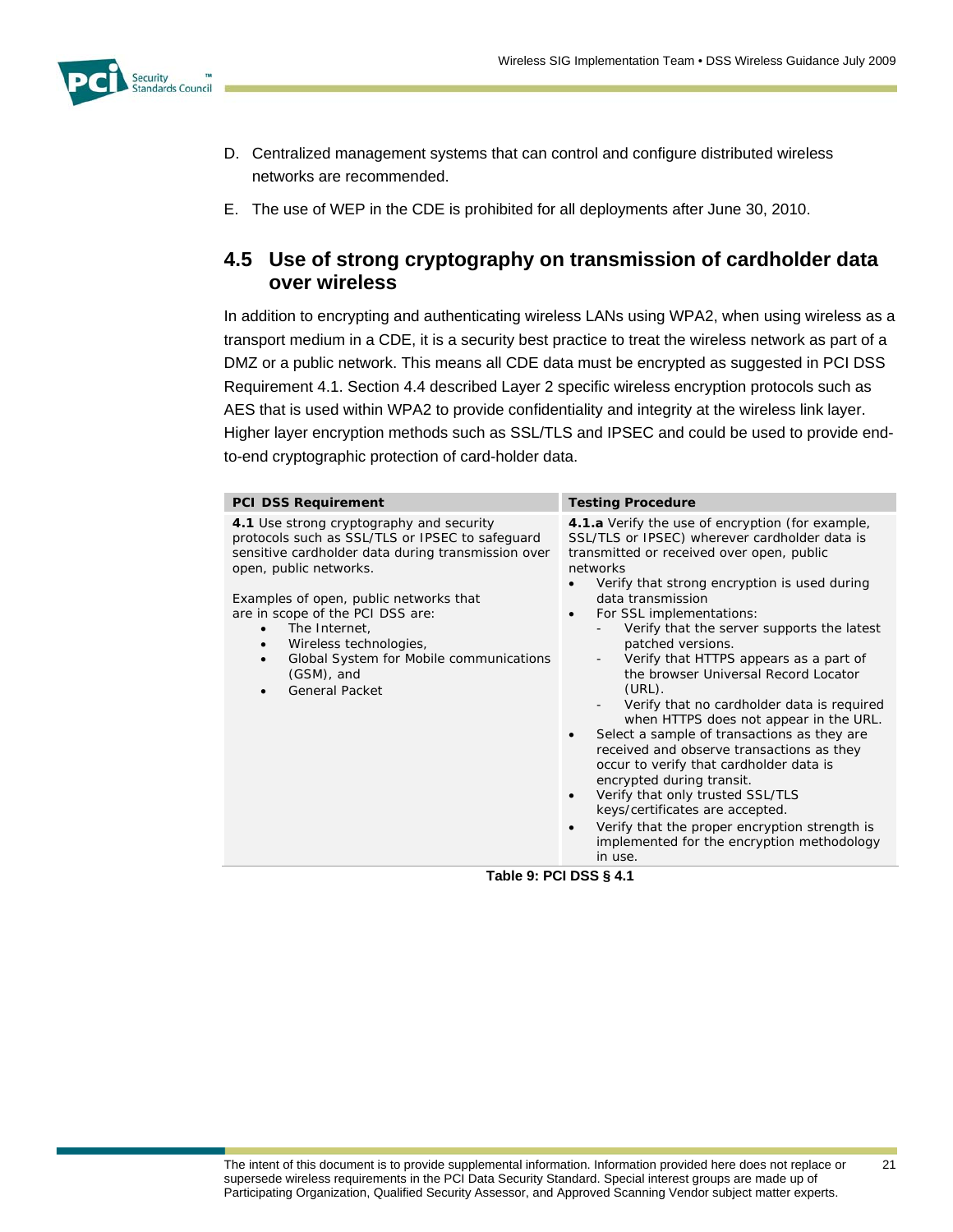

Figure 7 illustrates an example where wireless technology and "on line" credit card purchases intersect at a "wireless hot spot". Locations such as airports, cafés, etc., will provide an open wireless service which, when connected to, present users with a HTTPS/SSL web page that allows them to purchase access to the internet. This process is analogous to purchasing merchandise on the Internet.



**Figure 7: Wireless "Hotspot" example with SSLv3 HTTPS portal** 

- A. The hot spot guest connects through the access point over a private WLAN connected to the firewall's external LAN port using SSLv3/TLS.
- B. The firewall's LAN port must be configured for NAT as well as "Deny All", with only those exceptions that *must* be in place for the transaction to occur.
- C. The gateway or web server that processes the transaction must do so using a secure connection using strong cryptography such as SSL or IPSEC.
- D. The Internet port of the firewall must *also* be configured for NAT as well as "Deny All", with only those exceptions that *must* be in place for the transaction to occur. The dashed line signifies that the information flowing out through the Internet must be encrypted.

An example of a multi-service wireless network with both public and PoS services is shown in Figure 8. The "Guest Traffic" could be open or SSL as in the "Hot Spot" example. A recommended encryption for the Secure Application traffic would be IPSEC or WPA2-AES. In this example, the wireless network is treated as an "untrusted" network and is segmented using a firewall.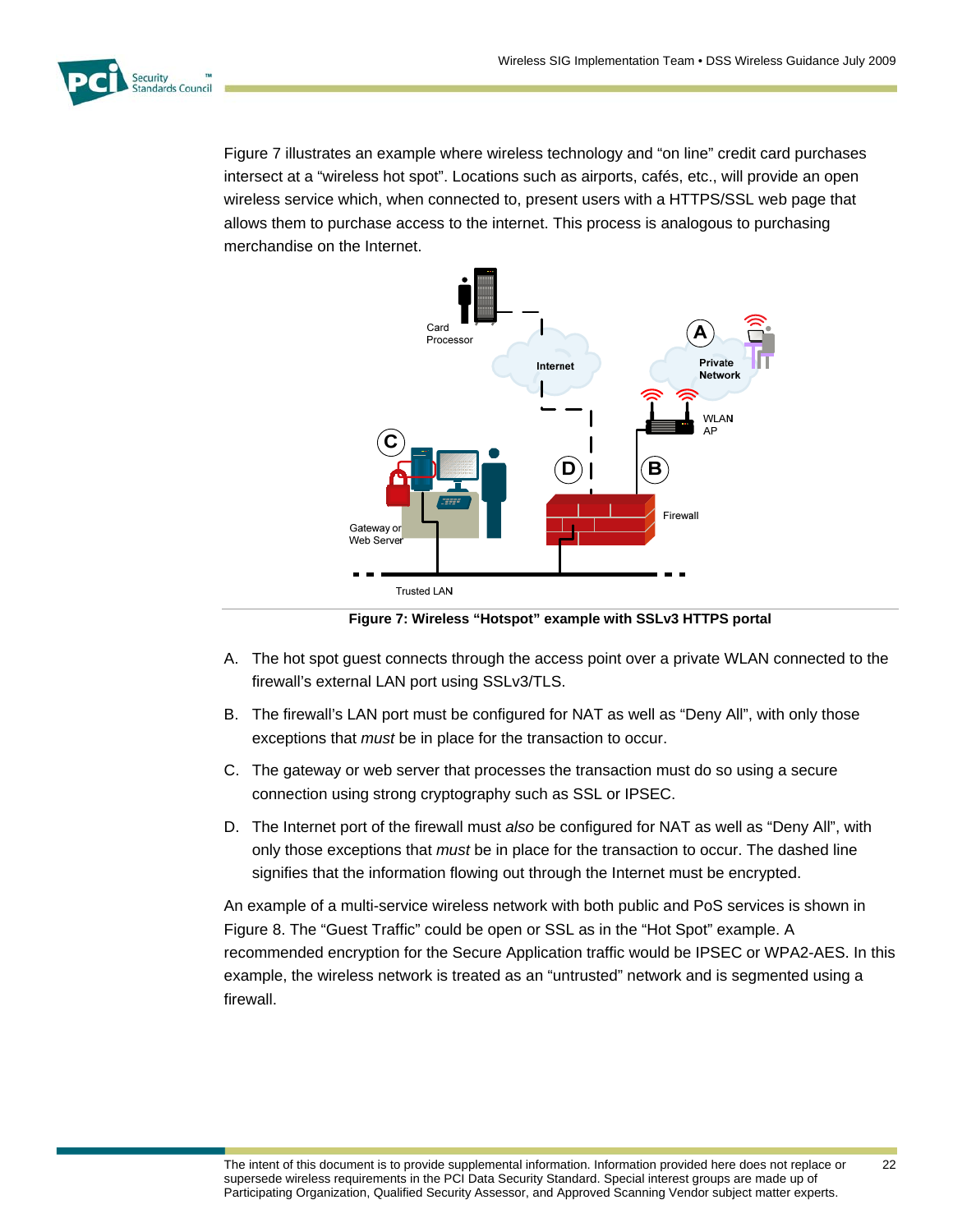



**Figure 8: Secure Application Traffic using WPA2-AES/802.1X between client device and AP or Access Device** 

- A. Secure wireless devices connect to the private WLAN through the APs. The dashed line signifies that the information flowing out through this segment must be encrypted.
- B. Secure application traffic tunnels are created through the IDF switches to an internal firewall. The dashed line signifies that the information flowing out through this segment must be encrypted.
- C. The firewall is the termination point for encrypted traffic. The firewall's connection rules also guarantee that traffic flowing between the secure application and the secure wireless device traverse no other path than this one.
- D. Guest traffic attaches through private WLAN APs.
- E. Guest traffic is separated from the secure application traffic tunnels through VLANs.

SSLv3 is recommended as it supports a range of Cipher Suites which define the key establishment algorithm, the encryption cipher, the hash function and their parameters. Historically, SSLv2 supported older encryption ciphers (e.g., RC2 and DES) and cryptographic key lengths (e.g., 512-bit RSA and 512-bit DH) that are inappropriate for today's networks. Refer to Table 9 for relative cryptographic strengths, which is based on NIST SP 800-57 [21].

IPSEC supports several Security Associations which define the cryptographic algorithms for the IP Authentication Header (AH) and the IP Encapsulating Security Payload (ESP). Historically IPSEC supports older algorithms (e.g., DES) with cryptographic strengths (e.g., 56-bit DES) that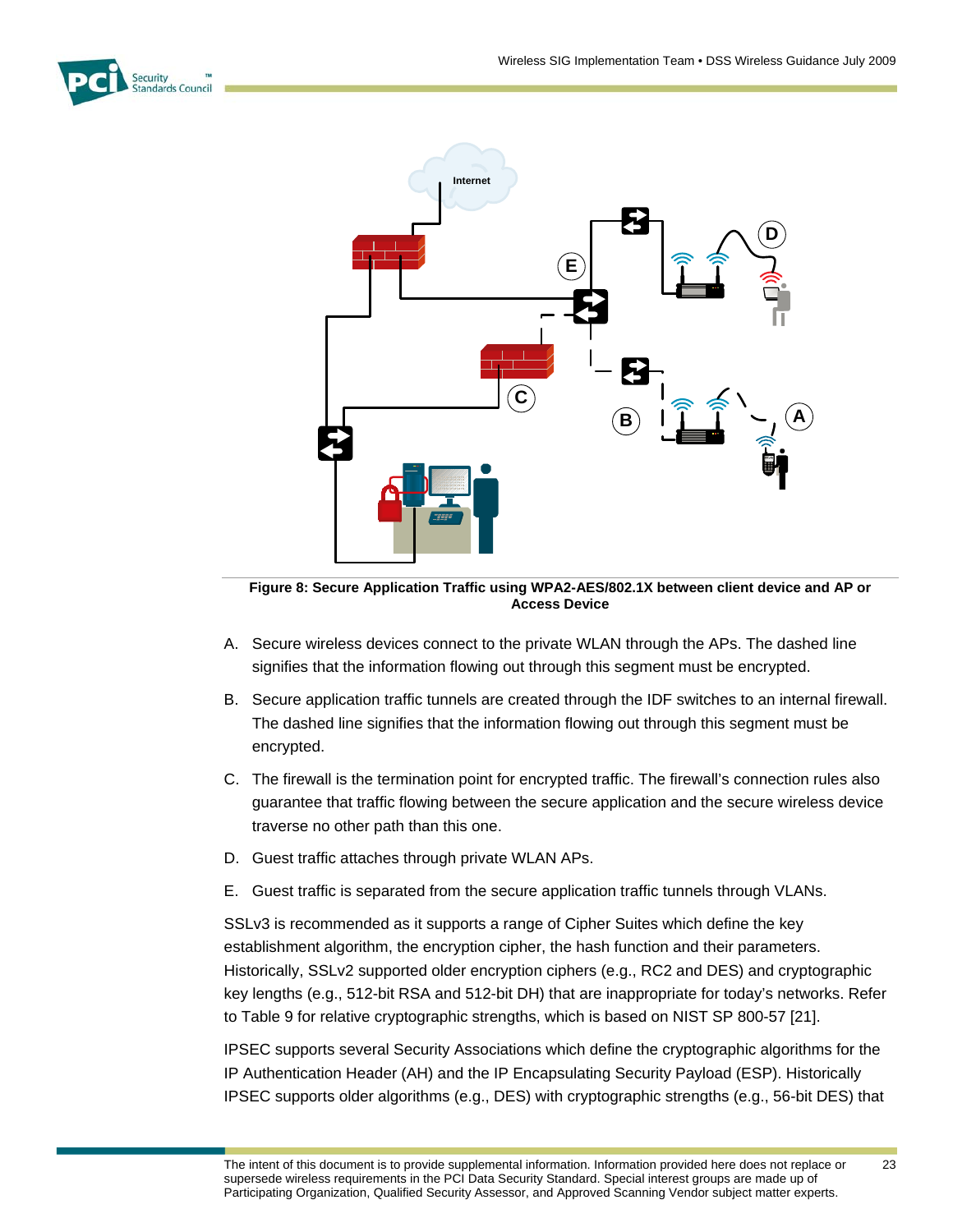

are inappropriate for today's networks. Refer to Table 10 for relative cryptographic strengths, which is based on NIST SP 800-57 [21].

| Cryptographic<br><b>Strength</b> | <b>Symmetric</b><br><b>Algorithm</b> | Hash<br><b>Algorithm</b> | <b>ECC</b><br><b>Algorithms</b> | <b>RSA/DSA/DH</b><br><b>Algorithms</b> |
|----------------------------------|--------------------------------------|--------------------------|---------------------------------|----------------------------------------|
| 56-bits                          | <b>DES</b>                           | -                        |                                 |                                        |
| 80-bits                          | 3DES-2K                              | SHA-1 (160)              | 160-bits                        | 1024-bits                              |
| 112-bits                         | 3DES-3K                              | SHA-2 (224)              | 224-bits                        | 2048-bits                              |
| 128-bits                         | AES-128                              | SHA-2 (256)              | 256-bits                        | 3072-bits                              |
| 192-bits                         | AES-192                              | SHA-2 (384)              | 384-bits                        | 7680-bits                              |
| 256-bits                         | AES-256                              | SHA-2 (512)              | 512-bits                        | 15360-bits                             |

**Table 10: Relative Cryptographic Strengths** 

### **4.5.1 Summary of recommendations:**

- A. SSLv3 is mandatory for traffic that carries cardholder data.
- B. When possible, 256-bit encryption is preferred.

# **4.6 Development and enforcement of wireless usage policies**

The PCI DSS mandates the need for acceptable usage policies and procedures, which include those for wireless devices. The importance here is that organizations understand how wireless is to be used within their environment, how it is to be secured and deployed and how the organization will address incidents as they occur. Another important aspect the policy should address is how employees can and should use their authorized wireless devices. For example, if employees receive laptops, they need to understand the acceptable usage and responsibilities of wireless networking. If an employee receives a wireless inventory device, he or she needs to understand how to properly protect, access, and store that device.

| <b>PCI DSS Requirement</b>                                                                                                                                                                                                                                                                                                                             | <b>Testing Procedure</b>                                                         |  |
|--------------------------------------------------------------------------------------------------------------------------------------------------------------------------------------------------------------------------------------------------------------------------------------------------------------------------------------------------------|----------------------------------------------------------------------------------|--|
| 12.3 Develop usage policies for critical employee-<br>facing technologies (for example, remote-access<br>technologies, wireless technologies, removable<br>electronic media, laptops, personal data/digital<br>assistants (PDAs), e-mail usage and Internet usage) to<br>define proper use of these technologies for all<br>employees and contractors. | 12.3 Obtain and examine the policy for<br>critical employee-facing technologies. |  |
|                                                                                                                                                                                                                                                                                                                                                        |                                                                                  |  |

**Table 11: PCI DSS § 12.3**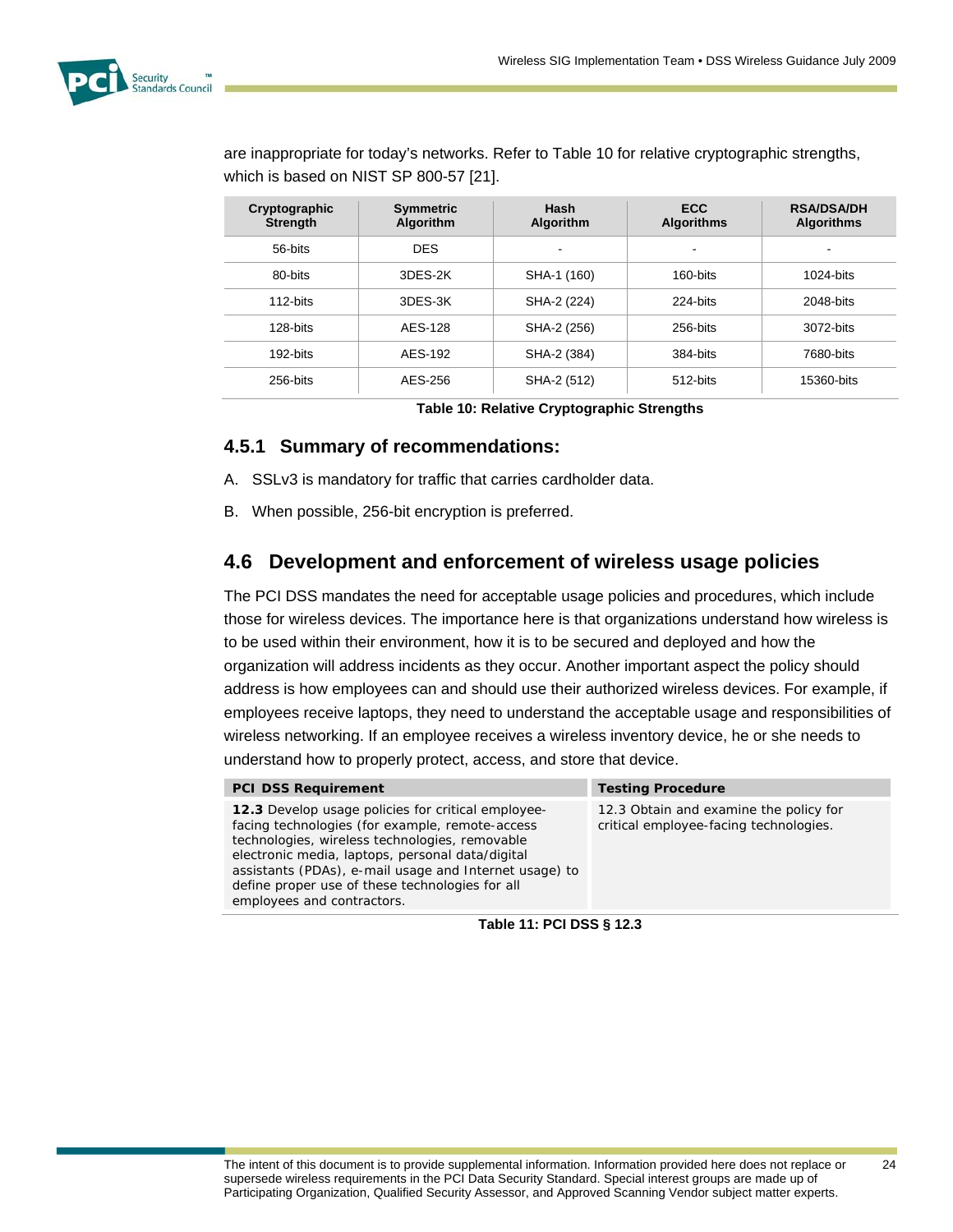

### **4.6.1 Summary of recommendations:**

- A. Verify that the usage policies require explicit management approval to use wireless networks in the CDE. Any unsanctioned wireless must be removed from CDE.
- B. Verify that the usage policies require that wireless access is authenticated with user ID and password or other authentication item (for example, token). WPA Enterprise supports this requirement. If PSKs are used, then they must be rotated whenever employees that have access to wireless devices leave the organization. In Enterprise mode, individual user access can be enabled/disabled centrally.
- C. Verify that the usage policies require a list of all wireless devices and personnel authorized to use the devices.
- D. Verify that the usage policies require labeling of wireless devices with owner, contact information and purpose.
- E. Verify that the usage policies require acceptable uses for the wireless technology. For example, if wireless devices are being used to transmit card holder data, then the same networks should not be used for guest access.
- F. Verify that the usage policies require a list of company-approved products. For example, if a wireless AP needs to be replaced, substituting it with a non-sanctioned AP is not acceptable.
- G. Verify that the usage policies require automatic disconnect of sessions for wireless access after a specific period of inactivity. For example, a wireless POS terminal should automatically log out and disconnect from the CDE if left unattended.
- H. Verify that the usage policies require activation of wireless-access technologies used by vendors only when needed by vendors, with immediate deactivation after use.
- I. Verify that the usage policies prohibit copying, moving, or storing of cardholder data onto local hard drives and removable electronic media when accessing such data via wirelessaccess technologies. For example, if a wireless POS is being used, card holder data should not be stored locally on the device; it should only be encrypted and transmitted.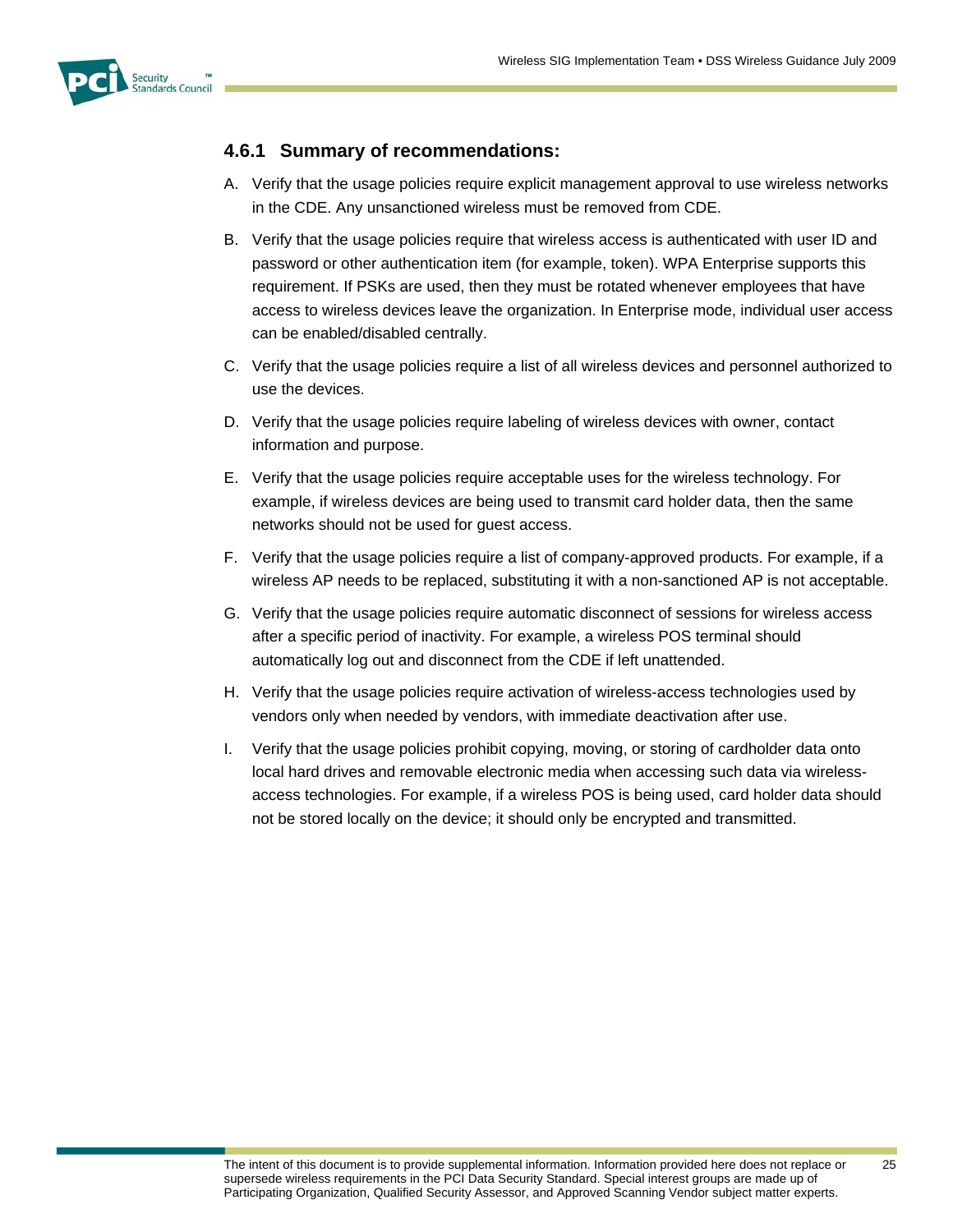

# **5 Authority Documents and External References**

The following table shows the documents upon which this document draws its source of authority.

| <b>Document</b>                                                                                                          | <b>Location</b>                                                                                                                                              |
|--------------------------------------------------------------------------------------------------------------------------|--------------------------------------------------------------------------------------------------------------------------------------------------------------|
| PCI DSS v1.2                                                                                                             | https://www.pcisecuritystandards.org/                                                                                                                        |
| <b>PCI Security Scanning Procedures</b>                                                                                  | http://selfservice.talisma.com/display/2/index.aspx?c=<br>58&cpc=MSdA03B2lfY15uvLEKtr40R5a5pV2lnCUb4i<br>1Qj2q2g&cid=81&cat=&catURL=&r=0.686736822128<br>296 |
| <b>MasterCard International Wireless</b><br>LANs - Security Risks and Guidelines                                         | http://www.mastercard.com/us/sdp/assets/pdf/wl_entir<br>e_manual.pdf                                                                                         |
| Wireless Security Checklist Version 5,<br>Release 2.2                                                                    | http://iase.disa.mil/stigs/checklist/wireless-<br>checklist_v5r2-2_final_20080326.pdf                                                                        |
| <b>MasterCard International Electronic</b><br><b>Commerce Security Architecture Best</b><br>Practices                    | http://www.powerpay.biz/docs/risk/MC_best_practices<br>online.pdf                                                                                            |
| The Center for Internet Security<br><b>Wireless Networking Benchmark</b>                                                 | http://www.cisecurity.org/tools2/wireless/CIS_Wireless<br>Benchmark v1.0.pdf                                                                                 |
| NIST SP 800-48, Wireless Network<br>Security: 802.11, Bluetooth and<br><b>Handheld Devices</b>                           | http://csrc.nist.gov/publications/nistpubs/800-<br>48/NIST_SP_800-48.pdf                                                                                     |
| <b>Wireless LAN Medium Access Control</b><br>(MAC) and Physical Layer (PHY)<br>Specifications, ANSI/IEEE Std.<br>802.11S | http://standards.ieee.org/getieee802/download/802.11<br>$-2007$ .pdf                                                                                         |
| WPA Overview, WiFi Alliance                                                                                              | http://www.wifi.org/OpenSection/pdf/WiFi_Protected_<br><b>Access Overview.pdf</b>                                                                            |
| "Security risks and ways to decrease<br>vulnerabilities in a 802.11b wireless<br>environment"                            | http://www.attackprevention.com/ap/library/wirelessse<br>cRJ.htm                                                                                             |
| "Ultimate wireless security guide: An<br>introduction to LEAP authentication"                                            | http://articles.techrepublic.com.com/5100-10878_11-<br>6148551.html                                                                                          |
| "Battered, but not broken:<br>understanding the WPA crack,"<br>Glenn Fleishman, Nov, 2008                                | http://arstechnica.com/articles/paedia/wpa-<br>cracked.ars                                                                                                   |
| Deploying Wi-Fi Protected Access<br>(WPA™) and WPA2™ in the<br>Enterprise                                                | http://www.wi-fi.org/files/wp_9_WPA-<br>WPA2%20Implementation_2-27-05.pdf                                                                                    |
| Church of Wifi WPA-PSK Rainbow<br><b>Tables</b>                                                                          | http://www.renderlab.net/projects/WPA-tables/                                                                                                                |
| <b>Guidelines on Firewalls and Firewall</b><br>Policy                                                                    | http://csrc.nist.gov/publications/nistpubs/800-<br>41/sp800-41.pdf                                                                                           |
| Guide to Intrusion Detection and<br><b>Prevention Systems (IDPS)</b>                                                     | http://csrc.nist.gov/publications/nistpubs/800-<br>94/SP800-94.pdf                                                                                           |
| ANS X9.112 Wireless Management<br>and Security for the Financial Services<br><b>Industry</b>                             | http://www.x9.org                                                                                                                                            |

The intent of this document is to provide supplemental information. Information provided here does not replace or supersede wireless requirements in the PCI Data Security Standard. Special interest groups are made up of Participating Organization, Qualified Security Assessor, and Approved Scanning Vendor subject matter experts.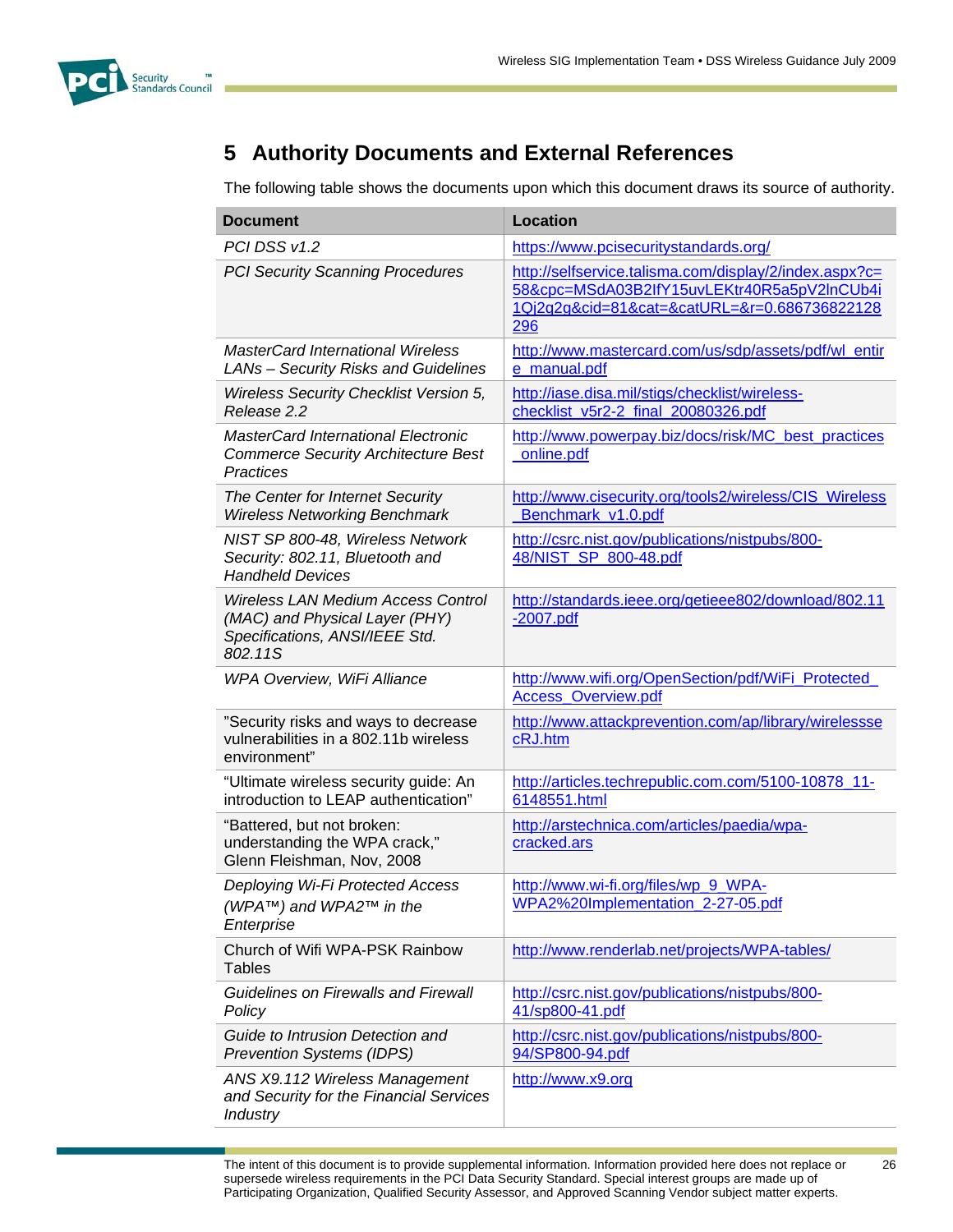

| <b>Document</b>                                                                                                                                                  | Location                                                                                                                  |
|------------------------------------------------------------------------------------------------------------------------------------------------------------------|---------------------------------------------------------------------------------------------------------------------------|
| Understanding WEP Weaknesses:<br><b>Hacking Wireless Networks for</b><br>Dummies, by Kevin Beaver, Peter T.<br>Davis, Devin K. Akin, ISBN: 978-0-<br>7645-9730-5 | http://www.dummies.com/WileyCDA/DummiesArticle/<br>Understanding-WEP-Weaknesses.id-3262,subcat-<br><b>NETWORKING.html</b> |
| <b>NIST Special Publication 800-57</b><br>Recommendation for Key Management<br>- Part 1: General                                                                 | http://csrc.nist.gov/publications/PubsSPs.html                                                                            |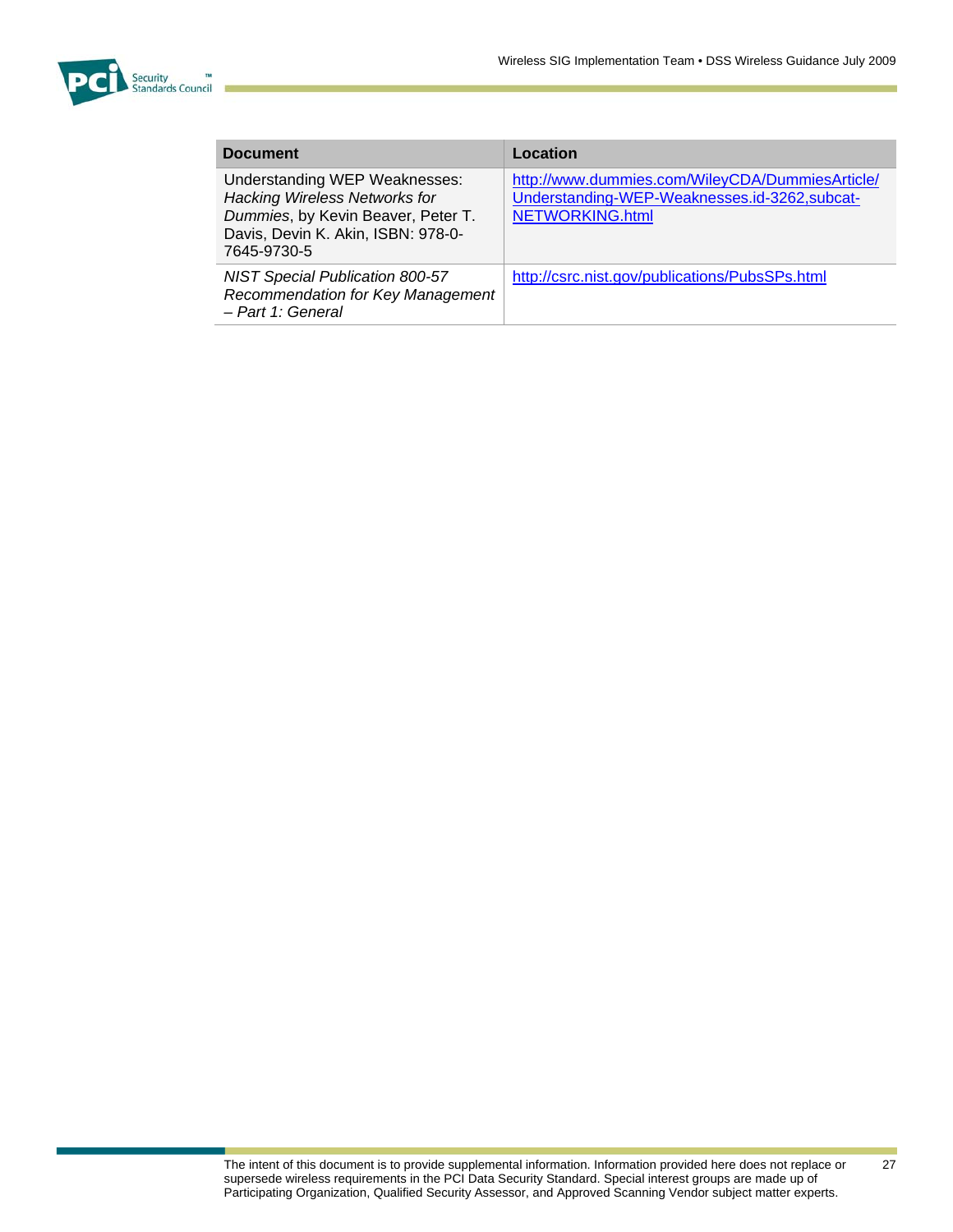

# **6 Glossary of Acronyms**

| <b>Acronym</b> | <b>Definition</b>                                           |  | <b>Acronym</b> | <b>Definition</b>                     |
|----------------|-------------------------------------------------------------|--|----------------|---------------------------------------|
| <b>AES</b>     | <b>Advanced Encryption Standard</b>                         |  | <b>MIC</b>     | Message Integrity Code                |
| <b>ANSI</b>    | <b>American National Standards</b><br>Institute             |  | <b>NDS</b>     | <b>Netware Directory Services</b>     |
| AP             | <b>Access Point</b>                                         |  | <b>OTP</b>     | One Time Password                     |
| <b>ARP</b>     | <b>Address Resolution Protocol</b>                          |  | PCI            | <b>Payment Card Industry</b>          |
| <b>ASCII</b>   | American Standard Code for<br>Information Interchange       |  | <b>PDA</b>     | Personal Data (Digital)<br>Assistant  |
| <b>CCMP</b>    | Counter Mode CBC MAC<br>Protocol                            |  | PoS            | Point of Sale                         |
| <b>CDE</b>     | Cardholder Data Environment                                 |  | <b>PSK</b>     | Pre-Shared Key                        |
| <b>DSS</b>     | Data Security Standard                                      |  | QoS            | <b>Quality of Service</b>             |
| EAP            | <b>Extensible Authentication</b><br>Protocol                |  | <b>SIG</b>     | <b>Special Interest Group</b>         |
| <b>GPRS</b>    | General packet radio service                                |  | <b>SNMP</b>    | Simple Network Management<br>Protocol |
| <b>GSM</b>     | <b>Global System for Mobile</b>                             |  | <b>SOHO</b>    | Small Office Home Office              |
| <b>HTTP</b>    | <b>Hypertext Transport Protocol</b>                         |  | <b>SSID</b>    | Service Set Identifier                |
| <b>HTTPS</b>   | <b>Hypertext Transport Protocol</b><br>Secure               |  | <b>SSL</b>     | Secure Socket Layer                   |
| <b>IDF</b>     | <b>Intermediary Distribution Frame</b>                      |  | <b>TKIP</b>    | <b>Temporal Key Integrity Protoco</b> |
| <b>IDS</b>     | <b>Intrusion Detection System</b>                           |  | <b>TLS</b>     | <b>Transport Layer Security</b>       |
| <b>IEEE</b>    | Institute of Electrical and<br><b>Electronics Engineers</b> |  | <b>URL</b>     | <b>Universal Record Locator</b>       |
| <b>IPS</b>     | Intrusion Prevention System                                 |  | <b>VLAN</b>    | Virtual Local Area Network            |
| <b>IPSEC</b>   | <b>Internet Protocol Security</b>                           |  | <b>WEP</b>     | <b>Wired Equivalent Privacy</b>       |
| <b>LAN</b>     | <b>Local Area Network</b>                                   |  | Wi-Fi          | <b>Wireless Fidelity</b>              |
| <b>LDAP</b>    | <b>Lightweight Directory Access</b><br>Protocol             |  | <b>WLAN</b>    | <b>Wireless Local Area Network</b>    |
| <b>MAC</b>     | <b>Medium Access Control</b>                                |  | <b>WPA</b>     | <b>Wi-Fi Protected ACCESS</b>         |

| ronym         | <b>Definition</b>                                           | <b>Acronym</b> | <b>Definition</b>                      |
|---------------|-------------------------------------------------------------|----------------|----------------------------------------|
| AES           | <b>Advanced Encryption Standard</b>                         | <b>MIC</b>     | Message Integrity Code                 |
| <b>INSI</b>   | American National Standards<br>Institute                    | <b>NDS</b>     | <b>Netware Directory Services</b>      |
| AP            | <b>Access Point</b>                                         | <b>OTP</b>     | One Time Password                      |
| ARP           | <b>Address Resolution Protocol</b>                          | PCI            | <b>Payment Card Industry</b>           |
| <b>SCII</b>   | American Standard Code for<br>Information Interchange       | <b>PDA</b>     | Personal Data (Digital)<br>Assistant   |
| <b>CMP</b>    | Counter Mode CBC MAC<br>Protocol                            | PoS            | Point of Sale                          |
| CDE           | Cardholder Data Environment                                 | <b>PSK</b>     | Pre-Shared Key                         |
| CSS           | Data Security Standard                                      | QoS            | <b>Quality of Service</b>              |
| EAP           | <b>Extensible Authentication</b><br>Protocol                | <b>SIG</b>     | <b>Special Interest Group</b>          |
| iPRS          | General packet radio service                                | <b>SNMP</b>    | Simple Network Management<br>Protocol  |
| <b>GSM</b>    | Global System for Mobile                                    | <b>SOHO</b>    | Small Office Home Office               |
| <b>ITTP</b>   | <b>Hypertext Transport Protocol</b>                         | <b>SSID</b>    | Service Set Identifier                 |
| <b>TTPS</b>   | <b>Hypertext Transport Protocol</b><br>Secure               | <b>SSL</b>     | Secure Socket Layer                    |
| <b>IDF</b>    | <b>Intermediary Distribution Frame</b>                      | <b>TKIP</b>    | <b>Temporal Key Integrity Protocol</b> |
| IDS           | <b>Intrusion Detection System</b>                           | <b>TLS</b>     | <b>Transport Layer Security</b>        |
| EEE           | Institute of Electrical and<br><b>Electronics Engineers</b> | <b>URL</b>     | <b>Universal Record Locator</b>        |
| <b>IPS</b>    | Intrusion Prevention System                                 | <b>VLAN</b>    | Virtual Local Area Network             |
| <b>SEC</b>    | <b>Internet Protocol Security</b>                           | <b>WEP</b>     | <b>Wired Equivalent Privacy</b>        |
| $\mathsf{AN}$ | <b>Local Area Network</b>                                   | Wi-Fi          | <b>Wireless Fidelity</b>               |
| DAP           | <b>Lightweight Directory Access</b><br>Protocol             | <b>WLAN</b>    | Wireless Local Area Network            |
| <b>MAC</b>    | Medium Access Control                                       | <b>WPA</b>     | <b>Wi-Fi Protected ACCESS</b>          |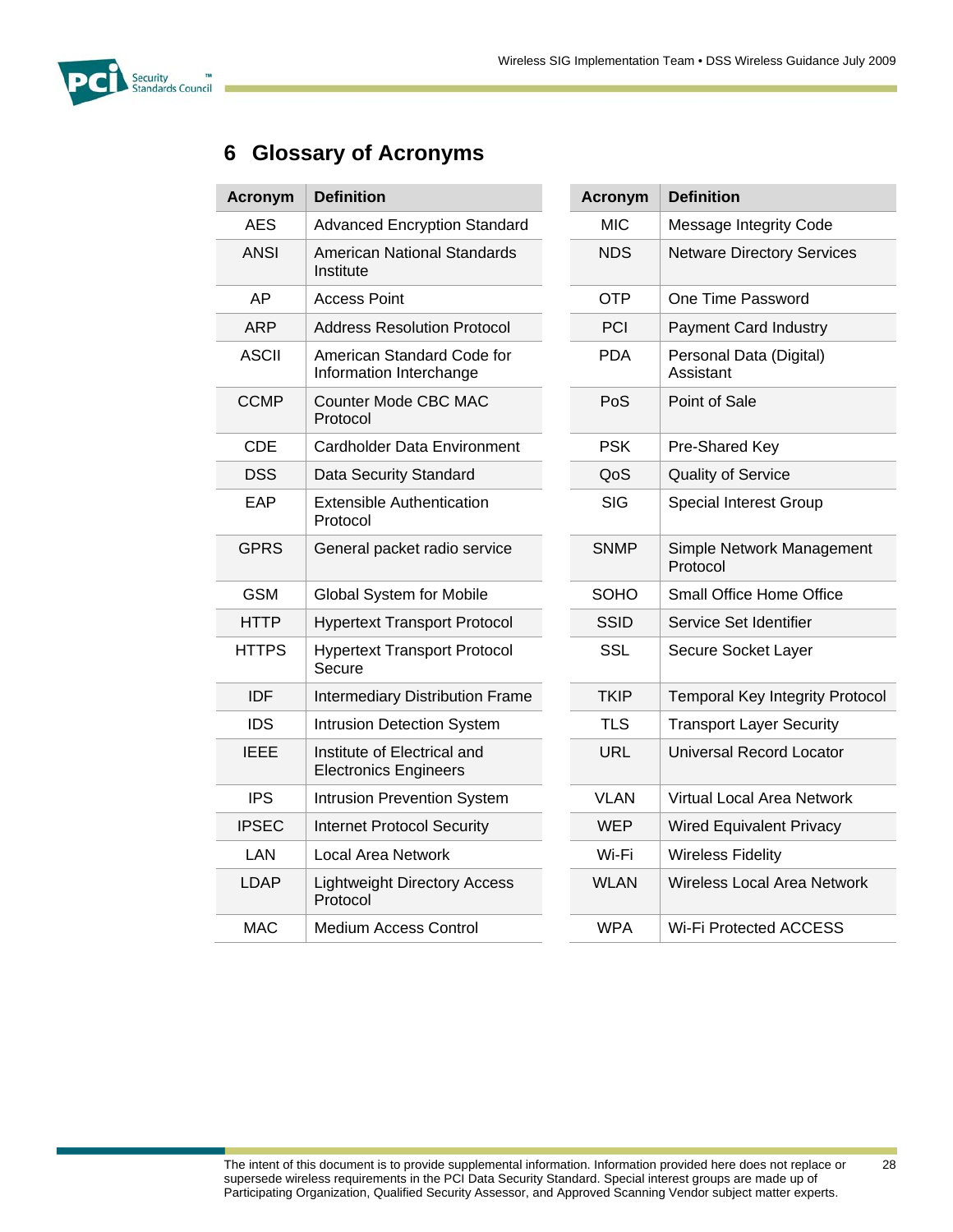

# **7 PCI DSS v1.2 Cross Reference**

The following table provides a cross reference between PCI DSS v1.2 and the contents of this guideline. The PCI DSS requirements below overtly refer to wireless (underlined in blue). The third column in the table references the section within this guide that addresses the corresponding requirement.

| <b>PCI DSS Requirements</b>                                                                                                                                                                                                                                                                                                                                                                                               | <b>Testing Procedures</b>                                                                                                                                                                                                                                                                                                                                                                                                                                                                                                                                                                                                                                                                                                                                                                     | <b>Doc</b><br><b>Section</b> |
|---------------------------------------------------------------------------------------------------------------------------------------------------------------------------------------------------------------------------------------------------------------------------------------------------------------------------------------------------------------------------------------------------------------------------|-----------------------------------------------------------------------------------------------------------------------------------------------------------------------------------------------------------------------------------------------------------------------------------------------------------------------------------------------------------------------------------------------------------------------------------------------------------------------------------------------------------------------------------------------------------------------------------------------------------------------------------------------------------------------------------------------------------------------------------------------------------------------------------------------|------------------------------|
| <b>1.1.2 Current network diagram</b><br>with all connections to<br>cardholder data, including any<br>wireless networks                                                                                                                                                                                                                                                                                                    | <b>1.1.2.a</b> Verify that a current network diagram (for example,<br>one that shows cardholder data flows over the network)<br>exists and that it documents all connections to cardholder<br>data, including any wireless networks.                                                                                                                                                                                                                                                                                                                                                                                                                                                                                                                                                          | $\overline{a}$               |
|                                                                                                                                                                                                                                                                                                                                                                                                                           | 1.1.2.b Verify that the diagram is kept current.                                                                                                                                                                                                                                                                                                                                                                                                                                                                                                                                                                                                                                                                                                                                              | ÷,                           |
| 1.2.3 Install perimeter firewalls<br>between any wireless<br>networks and the cardholder<br>data environment, and<br>configure these firewalls to<br>deny or control (if such traffic<br>is necessary for business<br>purposes) any traffic from the<br>wireless environment into the<br>cardholder data environment.                                                                                                     | 1.2.3 Verify that there are perimeter firewalls installed<br>between any wireless networks and systems that store<br>cardholder data, and that these firewalls deny or control (if<br>such traffic is necessary for business purposes) any traffic<br>from the wireless environment into the cardholder data<br>environment.                                                                                                                                                                                                                                                                                                                                                                                                                                                                  | §3.1                         |
| 2.1 Always change vendor-<br>supplied defaults before<br>installing a system on the<br>network-for example, include<br>passwords, simple network<br>management protocol (SNMP)<br>community strings, and<br>elimination of unnecessary<br>accounts.                                                                                                                                                                       | <b>2.1</b> Choose a sample of system components, critical<br>servers, and wireless access points, and attempt to log on<br>(with system administrator help) to the devices using<br>default vendor-supplied accounts and passwords, to verify<br>that default accounts and passwords have been changed.<br>(Use vendor manuals and sources on the Internet to find<br>vendor supplied accounts/passwords.)                                                                                                                                                                                                                                                                                                                                                                                    |                              |
| 2.1.1 For wireless<br>environments connected to<br>the cardholder data<br>environment or transmitting<br>cardholder data, change<br>wireless vendor defaults,<br>including but not limited to<br>default wireless encryption<br>keys, passwords, and SNMP<br>community strings. Ensure<br>wireless device security<br>settings are enabled for strong<br>encryption technology for<br>authentication and<br>transmission. | 2.1.1 Verify the following regarding vendor default settings<br>for wireless environments and ensure that all wireless<br>networks implement strong encryption mechanisms (for<br>example, AES):<br>$\blacksquare$<br>Encryption keys were changed from default at<br>installation, and are changed anytime anyone with<br>knowledge of the keys leaves the company or changes<br>positions<br>Default SNMP community strings on wireless devices<br>٠<br>were changed<br>Default passwords/passphrases on access points<br>٠<br>were changed<br>Firmware on wireless devices is updated to support<br>٠<br>strong encryption for authentication and transmission<br>over wireless networks (for example, WPA/WPA2)<br>Other security-related wireless vendor defaults, if<br>п<br>applicable | §4.3                         |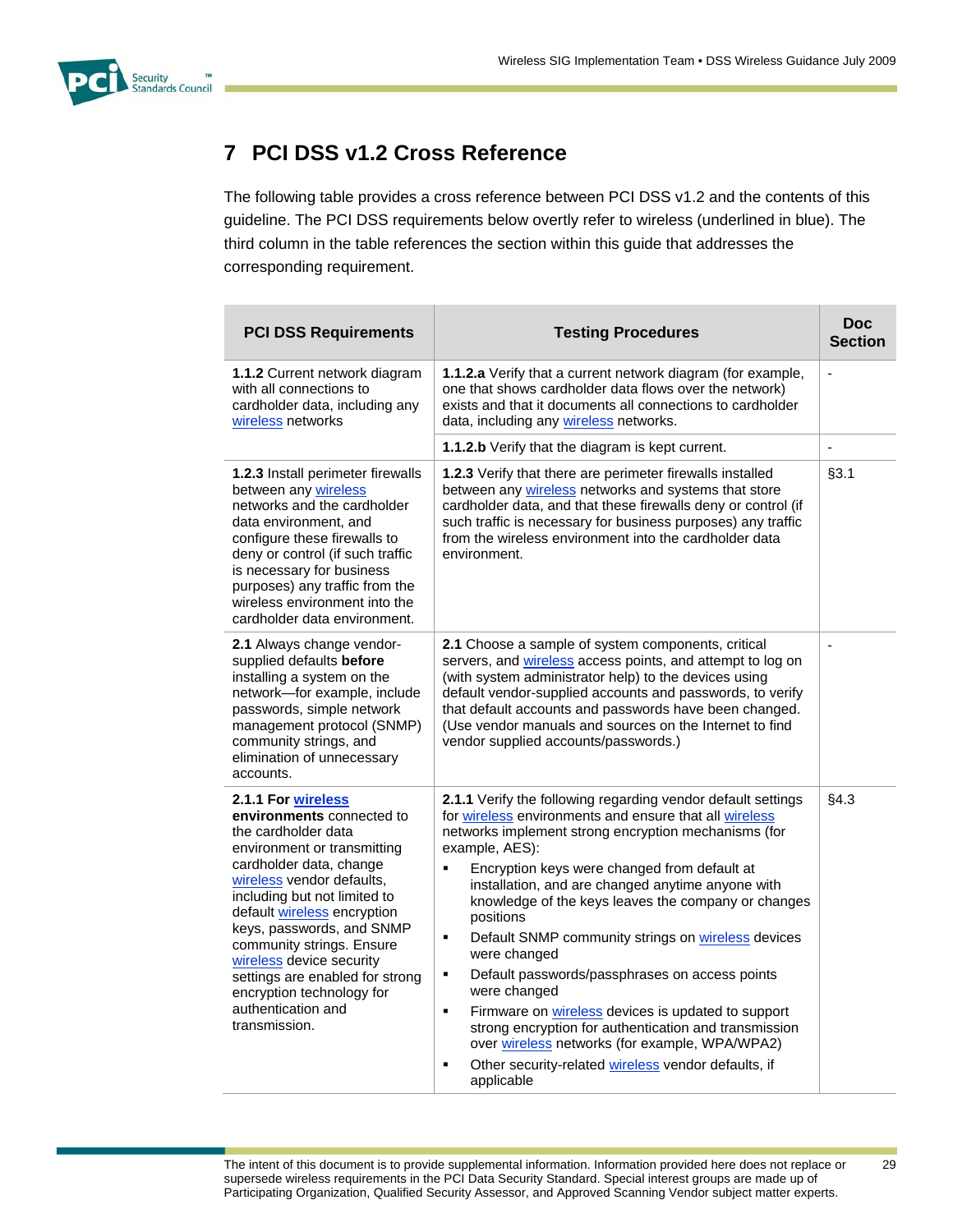

| <b>PCI DSS Requirements</b>                                                                                                                                                                                                                                                                                                                                                                                                                                               | <b>Testing Procedures</b>                                                                                                                                                                                                                                                                                                                                                                                                                                                                                                                                                                                                                                                                                                                                                                                                                                                                                                                                                               | <b>Doc</b><br><b>Section</b> |
|---------------------------------------------------------------------------------------------------------------------------------------------------------------------------------------------------------------------------------------------------------------------------------------------------------------------------------------------------------------------------------------------------------------------------------------------------------------------------|-----------------------------------------------------------------------------------------------------------------------------------------------------------------------------------------------------------------------------------------------------------------------------------------------------------------------------------------------------------------------------------------------------------------------------------------------------------------------------------------------------------------------------------------------------------------------------------------------------------------------------------------------------------------------------------------------------------------------------------------------------------------------------------------------------------------------------------------------------------------------------------------------------------------------------------------------------------------------------------------|------------------------------|
| 4.1 Use strong cryptography<br>and security protocols such as<br>SSL/TLS or IPSEC to<br>safeguard sensitive cardholder<br>data during transmission over<br>open, public networks.<br>Examples of open, public<br>networks that are in scope of<br>the PCI DSS are:<br>The Internet,<br>Wireless technologies,<br>٠<br>Global system for mobile<br>٠<br>communications (GSM),<br>and<br>General packet radio<br>٠<br>service (GPRS).                                       | 4.1.a Verify the use of encryption (for example, SSL/TLS or<br>IPSEC) wherever cardholder data is transmitted or<br>received over open, public networks<br>Verify that strong encryption is used during data<br>٠<br>transmission<br>For SSL implementations:<br>٠<br>Verify that the server supports the latest patched<br>versions.<br>Verify that HTTPS appears as a part of the<br>$\qquad \qquad -$<br>browser Universal Record Locator (URL).<br>Verify that no cardholder data is required when<br>$\overline{\phantom{a}}$<br>HTTPS does not appear in the URL.<br>Select a sample of transactions as they are received<br>٠<br>and observe transactions as they occur to verify that<br>cardholder data is encrypted during transit.<br>Verify that only trusted SSL/TLS keys/certificates are<br>٠<br>accepted.<br>Verify that the proper encryption strength is<br>٠<br>implemented for the encryption methodology in use.<br>(Check vendor recommendations/best practices.) | §4.2                         |
| 4.1.1 Ensure wireless<br>networks transmitting<br>cardholder data or connected<br>to the cardholder data<br>environment, use industry best<br>practices (for example, IEEE<br>802.11i) to implement strong<br>encryption for authentication<br>and transmission.<br>For new wireless<br>implementations, it is<br>prohibited to implement WEP<br>after March 31, 2009.<br>For current wireless<br>implementations, it is<br>prohibited to use WEP after<br>June 30, 2010. | 4.1.1 For wireless networks transmitting cardholder data or<br>connected to the cardholder data environment, verify that<br>industry best practices (e.g., IEEE 802.11i) are used to<br>implement strong encryption for authentication and<br>transmission.                                                                                                                                                                                                                                                                                                                                                                                                                                                                                                                                                                                                                                                                                                                             | §4.1                         |
| 9.1.3 Restrict physical access<br>to wireless access points,<br>gateways and handheld<br>devices.                                                                                                                                                                                                                                                                                                                                                                         | 9.1.3 Verify that physical access to wireless access points,<br>gateways and handheld devices is appropriately restricted.                                                                                                                                                                                                                                                                                                                                                                                                                                                                                                                                                                                                                                                                                                                                                                                                                                                              | §4.4                         |
| <b>10.5.4</b> Write logs for external-<br>facing technologies onto a log<br>server on the internal LAN.                                                                                                                                                                                                                                                                                                                                                                   | 10.5.4 Verify that logs for external-facing technologies (for<br>example, wireless, firewalls, DNS, mail) are offloaded or<br>copied onto a secure centralized internal log server or<br>media.                                                                                                                                                                                                                                                                                                                                                                                                                                                                                                                                                                                                                                                                                                                                                                                         | $\overline{\phantom{a}}$     |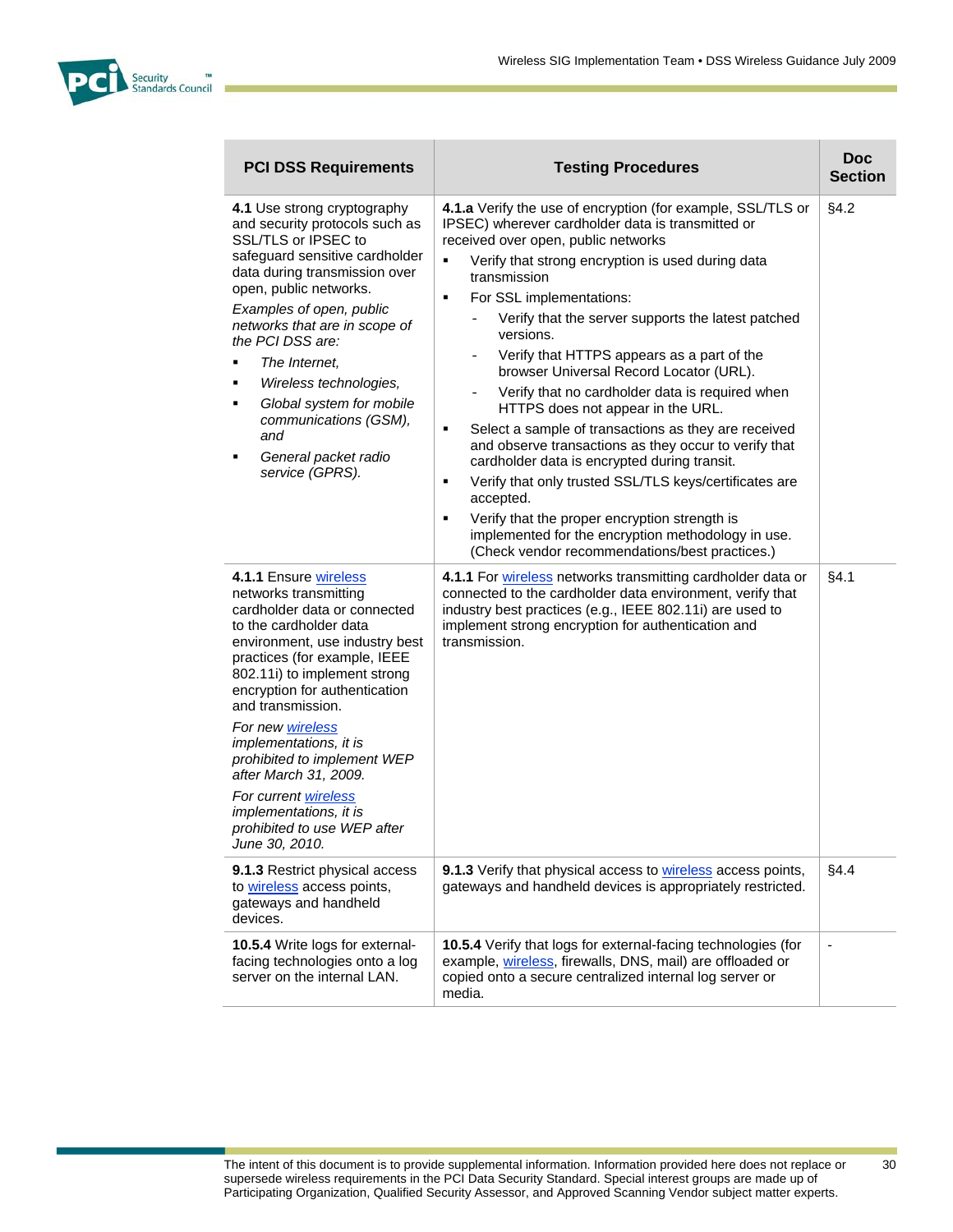

| <b>PCI DSS Requirements</b>                                                                                                                                                                                                                                                                                                                                    | <b>Testing Procedures</b>                                                                                                                                                                                                                                                                                                                                         | <b>Doc</b><br><b>Section</b> |
|----------------------------------------------------------------------------------------------------------------------------------------------------------------------------------------------------------------------------------------------------------------------------------------------------------------------------------------------------------------|-------------------------------------------------------------------------------------------------------------------------------------------------------------------------------------------------------------------------------------------------------------------------------------------------------------------------------------------------------------------|------------------------------|
| 11.1 Test for the presence of<br>wireless access points by<br>using a wireless analyzer at<br>least quarterly or deploying a<br>wireless IDS/IPS to identify all<br>wireless devices in use.                                                                                                                                                                   | 11.1.a Verify that a wireless analyzer is used at least<br>quarterly, or that a wireless IDS/IPS is implemented and<br>configured to identify all wireless devices.                                                                                                                                                                                               | §3.2                         |
|                                                                                                                                                                                                                                                                                                                                                                | 11.1.b If a wireless IDS/IPS is implemented, verify the<br>configuration will generate alerts to personnel.                                                                                                                                                                                                                                                       | §3.2                         |
|                                                                                                                                                                                                                                                                                                                                                                | 11.1.c Verify the organization's Incident Response Plan<br>(Requirement 12.9) includes a response in the event<br>unauthorized wireless devices are detected.                                                                                                                                                                                                     | §3.2                         |
| 12.3 Develop usage policies<br>for critical employee-facing                                                                                                                                                                                                                                                                                                    | 12.3 Obtain and examine the policy for critical employee-<br>facing technologies and perform the following:                                                                                                                                                                                                                                                       | §4.6                         |
| technologies (for example,<br>remote-access technologies,<br>wireless technologies,<br>removable electronic media,<br>laptops, personal data/digital<br>assistants (PDAs), e-mail<br>usage and Internet usage) to<br>define proper use of these<br>technologies for all employees<br>and contractors. Ensure these<br>usage policies require the<br>following: | 12.1<br>Explicit management approval<br>12.2<br>Authentication method                                                                                                                                                                                                                                                                                             |                              |
|                                                                                                                                                                                                                                                                                                                                                                | 12.3<br>Inventory of devices and authorized users<br>12.4<br>Device labeling<br>12.5<br>Acceptable use policy (AUP)<br>12.6<br>Acceptable network locations<br>12.7<br>Approved products<br>12.8<br>Session management (inactivity limits)<br>12.9<br>Remote access for vendors                                                                                   |                              |
| 12.9.3 Designate specific<br>personnel to be available on a<br>24/7 basis to respond to alerts.                                                                                                                                                                                                                                                                | 12.10 Protect cardholder data<br>12.9.3 Verify, through observation and review of policies,<br>that there is 24/7 incident response and monitoring<br>coverage for any evidence of unauthorized activity,<br>detection of unauthorized wireless access points, critical<br>IDS alerts, and/or reports of unauthorized critical system or<br>content file changes. |                              |
| 12.9.5 Include alerts from<br>intrusion detection, intrusion-<br>prevention, and file-integrity<br>monitoring systems.                                                                                                                                                                                                                                         | 12.9.5 Verify, through observation and review of<br>processes, that monitoring and responding to alerts from<br>security systems including detection of unauthorized<br>wireless access points are covered in the Incident<br>Response Plan.                                                                                                                      |                              |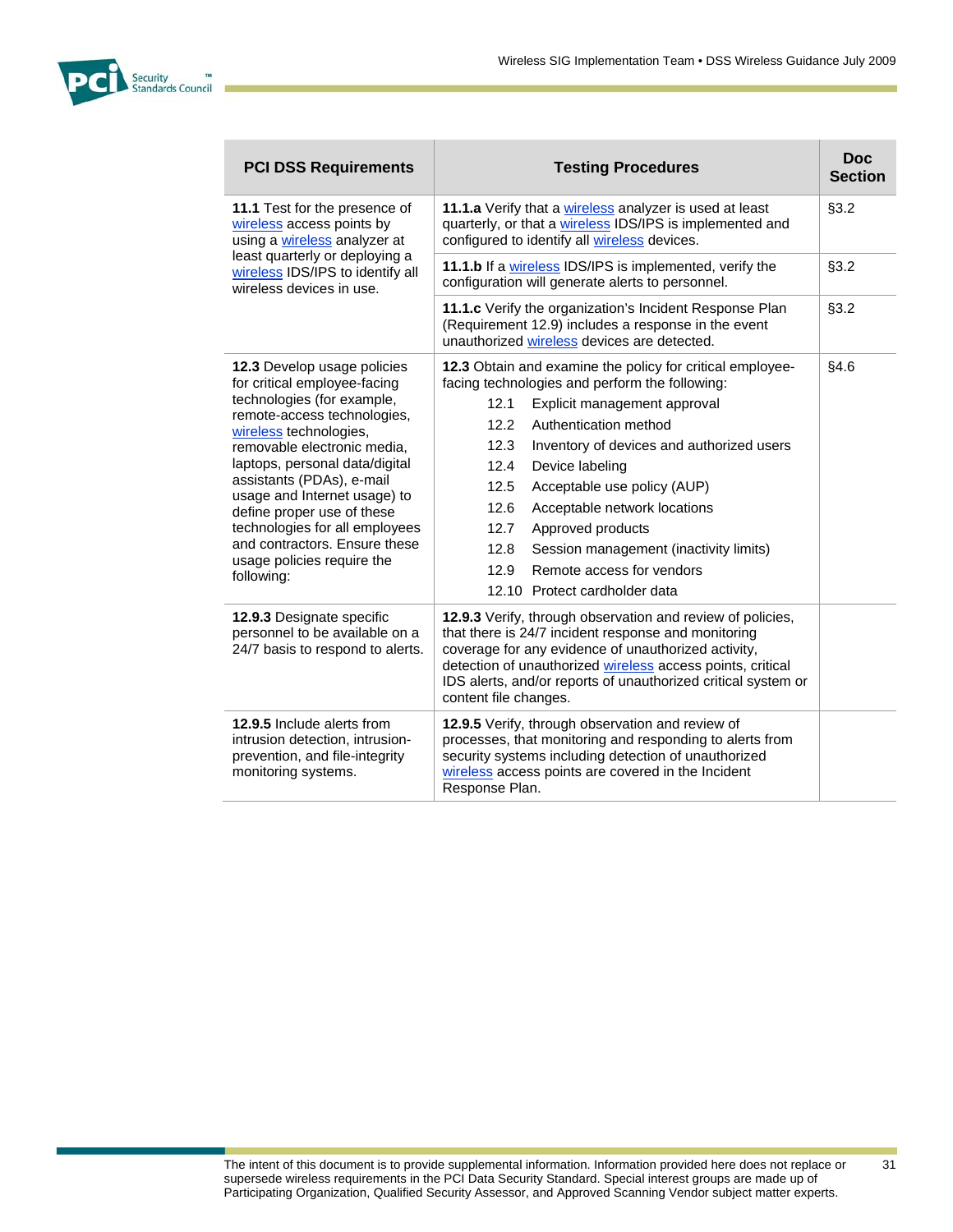

# **8 Acknowledgments**

The PCI Security Standards Council recognizes the following individuals for their contributions to the Wireless Special Interest Group and thanks them for producing this valuable resource.

#### **Group lead, and Board of Advisors representative:**

Doug Manchester, VeriFone

#### **Special Interest Group Members:**

Amit Sinha, Air Defense Chris Hinsz, Motorola Daniela Christoffel, Deutsch Card Services Dave Whitelegg, Capita Deborah Offink, Sprint Deven Bhatt, ARC Dorian Cougias, Unified Compliance Framework Ed Martin, Chico's Gary Zempich, Hypercom Jeff Stapleton, Information Assurance Consortium Jeremy Bennett, Aruba Networks Kris Strittmater, Apriva Larry Hitchew, Citigroup Marcelo Halpern, Latham & Watkins LLP Marek Kosinski, Shell Matt FitzGerald, Hewlett-Packard Maurice Lee, Tesco Pabo Lopez-Tello, PayPal Paul Lazarr, CollegeBoard Rich Shetina, McDonald's Rick Moy, NSS Labs Ryan Townsend, TimeInc. Scott Hutchinson, Spacenet Steve Bernard, CollegeBoard Terri Quinn, Cisco Tim Cormier, Ingenico Vikram Phatak, NSS Labs